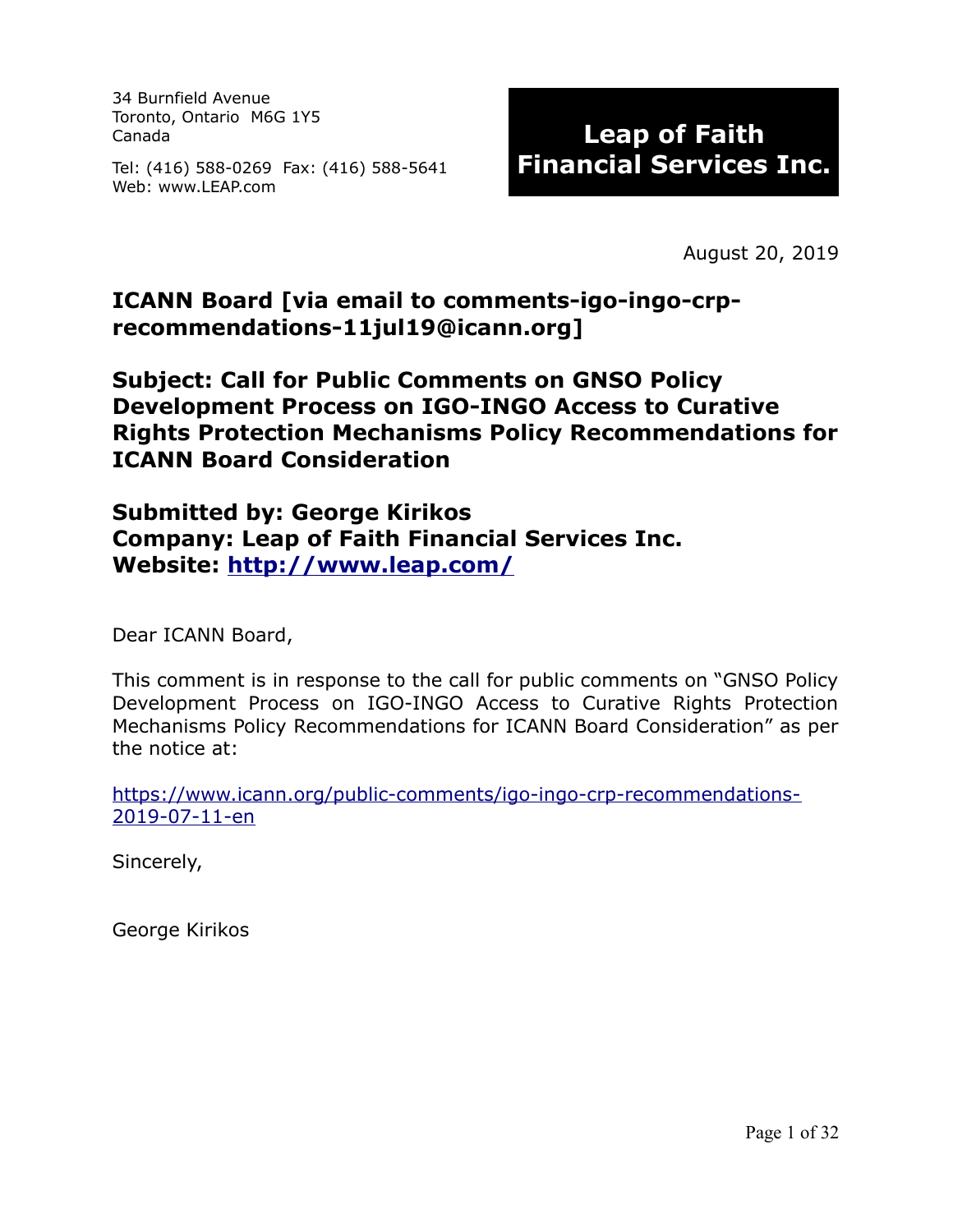# **TABLE OF CONTENTS**

1. ICANN PUBLIC COMMENT PERIODS ARE A SHAM. ALL PUBLIC COMMENT PERIODS SHOULD BE SUSPENDED UNTIL A FULL INVESTIGATION HAS OCCURRED (page 3)

2. THE ICANN BOARD SHOULD ACCEPT ALL 5 RECOMMENDATIONS OF THE WORKING GROUP REPORT, NOT JUST THE FIRST 4 RECOMMENDATIONS (page 4)

3. IGOs HAVE WASTED THE RESOURCES OF THE COMMUNITY FOR MORE THAN 15 YEARS ON DEMANDS THAT ARE UNREALISTIC (page 10)

4. DESPITE PERSONALLY OPPOSING RECOMMENDATION #4, I ACCEPT THE FINAL REPORT'S RECOMMENDATIONS AS A WHOLE (page 11)

5. FINAL REPORT WAS RUSHED TO COMPLETION, IN ORDER TO UNDERMINE THE REASONING BEHIND ALL RECOMMENDATIONS (page 12)

6. IMPORTANT ANALYSIS AND EVIDENCE EXCLUDED FROM FINAL REPORT DUE TO ICANN STAFF SABOTAGE (page 14)

7. IMMUNITY IS A DEFENSE TO A DISPUTE, AND NOT AN ISSUE WHEN IGOs INITIATE A DISPUTE (page 17)

8. FUNDAMENTAL BUT SUBTLE DESIGN FLAW IN THE UDRP CAUSES ROLE REVERSAL BETWEEN PLAINTIFFS AND DEFENDANTS WHEN TAKING MATTERS TO COURT (page 18)

9. HISTORICAL GRAND BARGAIN WHICH REQUIRES ACCESS TO THE COURTS FOR A DECISION ON THE MERITS WAS THE FOUNDATION OF THE UDRP, WHICH SOME WANT TO UNDERMINE (page 20)

10. IT IS POSSIBLE TO REDESIGN THE UDRP/URS WITHOUT THE ROLE REVERSAL FLAW (page 24)

11. IGOs ROUTINELY MAKE FALSE AND MISLEADING STATEMENTS TO SUPPORT THEIR FAULTY POSITIONS (page 27)

12. CONCLUSIONS (page 32)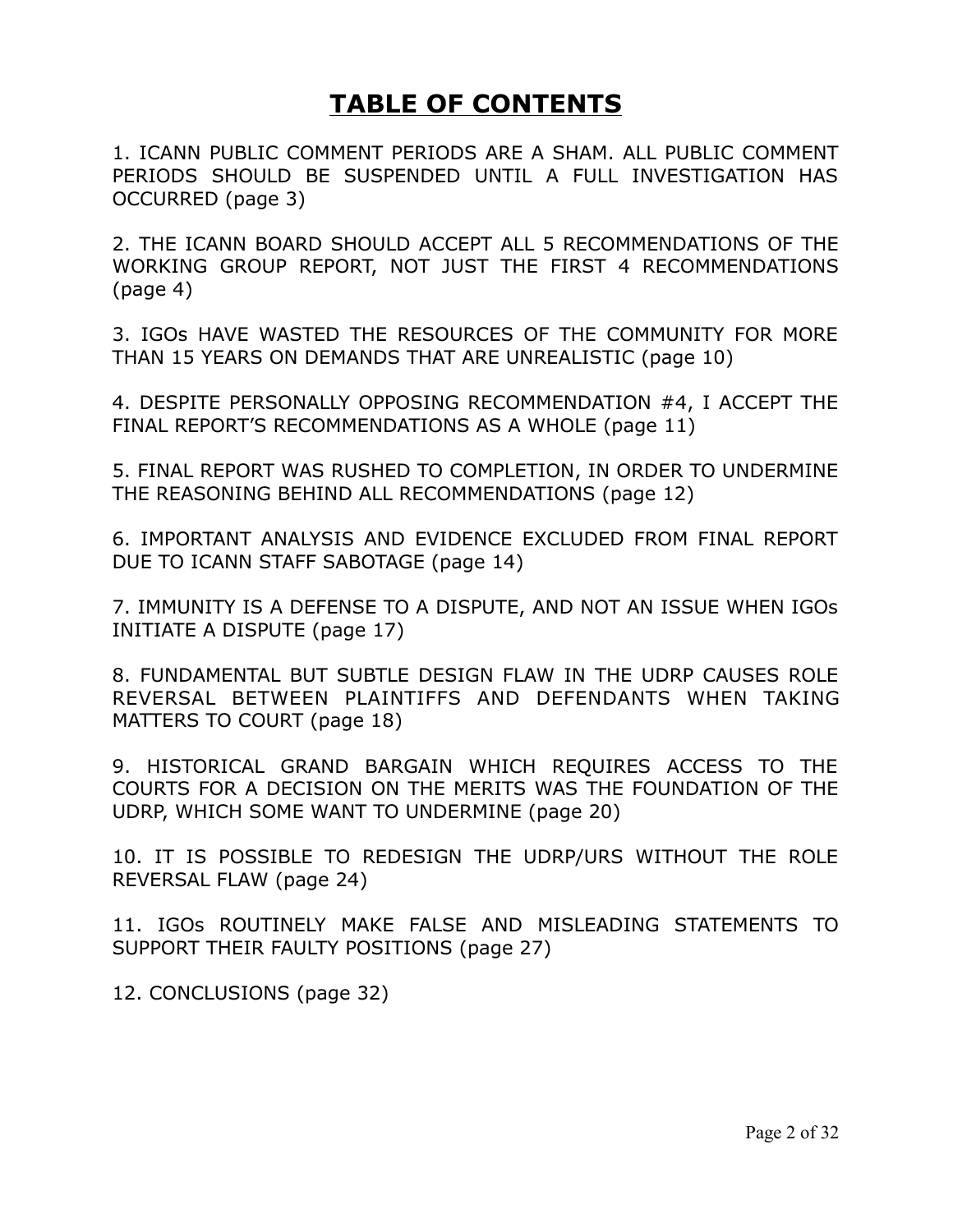### **1. ICANN PUBLIC COMMENT PERIODS ARE A SHAM. ALL PUBLIC COMMENT PERIODS SHOULD BE SUSPENDED UNTIL A FULL INVESTIGATION HAS OCCURRED**

As a preliminary matter, I note with approval and fully support the recent Reconsideration Request 19-2 filed by Namecheap, Inc. regarding the .org contract renewal:

[https://www.icann.org/resources/pages/reconsideration-19-2-namecheap](https://www.icann.org/resources/pages/reconsideration-19-2-namecheap-request-2019-07-22-en)[request-2019-07-22-en](https://www.icann.org/resources/pages/reconsideration-19-2-namecheap-request-2019-07-22-en)

#### where Namecheap wrote:

The ICANN org will decide whether to accept or reject public comment, and will unliterally (sic) make its own decisions- even if that ignores the public benefit or almost unanimous feedback to the contrary, and is based upon conclusory statements not supported by evidence. **This shows that the public comment process is basically a sham**, and that ICANN org will do as it pleases in this and other matters. **It is a concern not only for the renewal of the .org** and other legacy TLD registry agreements being renewed in 2019, but an even greater concern for the upcoming renewal of the .com registry agreement- **as well as other vital policy issues under consideration by ICANN now and in the future**. [p. 12, emphasis added]

These are strong but thoughtful words from a highly respected company in the domain industry, whose views are shared by many. One of the synonyms for the word sham is fraud, and it's apparent now that a fraud has been perpetrated on the public, namely ICANN deceiving the public into believing that these comment periods were legitimate opportunities for meaningful input. The reconsideration request isn't strictly limited to the .org renewal, but directly calls into question the legitimacy of all of ICANN's public comment periods for all of the policy issues now and in the future. ICANN should not take their reconsideration request lightly, but should instead call for a full public investigation with full opportunity for the ICANN community to weigh in on this procedural matter which is at the core of ICANN itself. Until such an investigation has concluded, I call on ICANN to suspend all public comments periods, in order to ensure the process integrity of all policymaking.

Of course, given ICANN's comment process is a sham, this comment itself will likely be ignored, but I place it on the public record for posterity so that a higher authority will eventually hold ICANN accountable. My remaining comments are thus made "in protest" given that the process itself is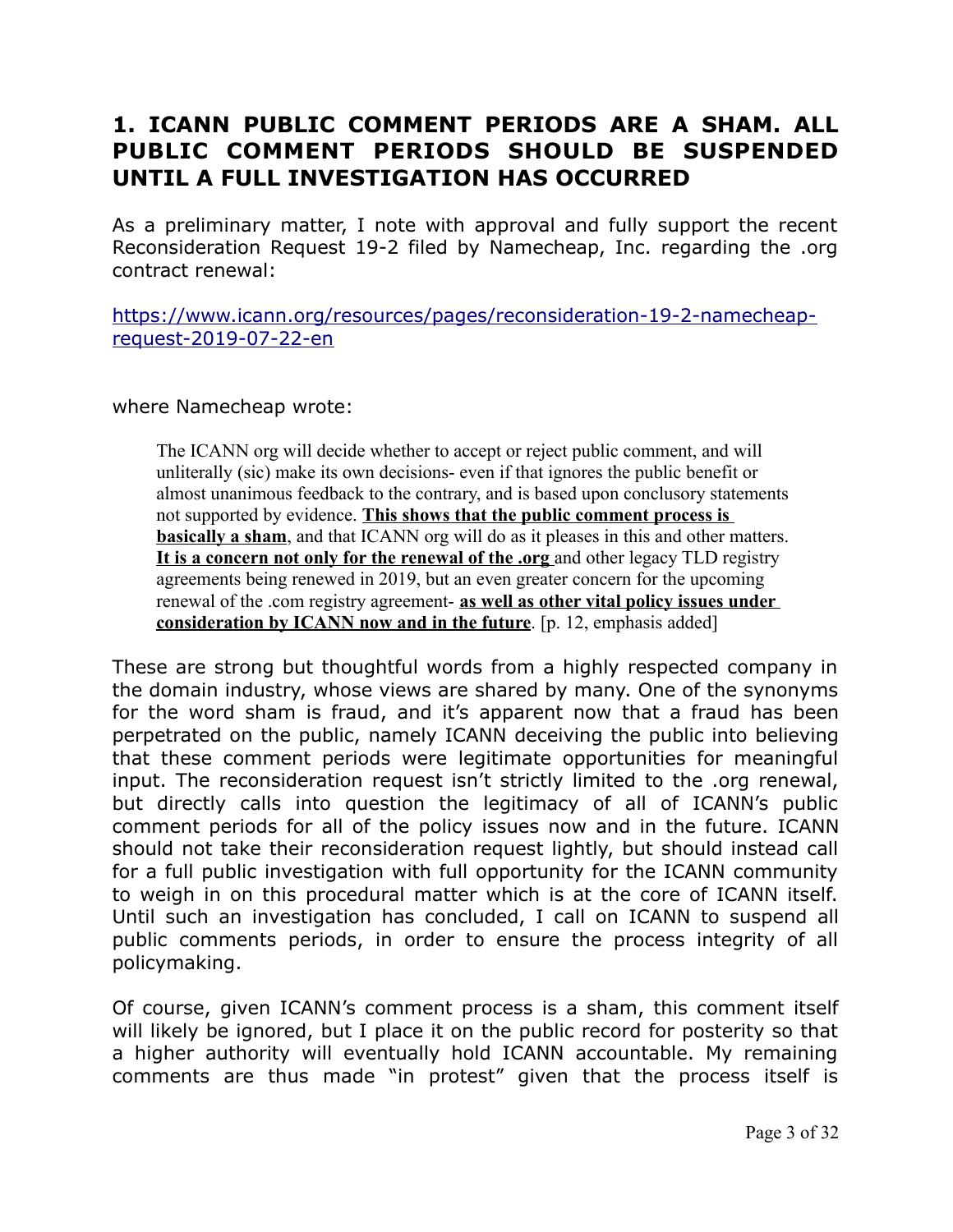currently a sham, but I place them again on the record so that fair-minded members of the public can later scrutinize ICANN's processes, and hold them accountable.

#### **2. THE ICANN BOARD SHOULD ACCEPT ALL 5 RECOMMENDATIONS OF THE WORKING GROUP REPORT, NOT JUST THE FIRST 4 RECOMMENDATIONS**

Despite making 5 recommendations, the GNSO Council only adopted the first 4, due to flawed reasoning and "backchannel sabotage" of the report by its opponents. If one examines the process closely, one can see clear attempts by others to manipulate the process (while they themselves falsely allege that the process was 'captured', etc.).

In December 2017, I filed a section 3.7 appeal via the relevant section of the Working Group Guidelines, challenging attempts by the co-chairs of the PDP to manipulate the outcome of the policymaking. That section 3.7 appeal can be read in full via two parts at:

Part 1: [https://mm.icann.org/pipermail/gnso-igo-ingo-crp/2018-](https://mm.icann.org/pipermail/gnso-igo-ingo-crp/2018-January/001035.html) [January/001035.html](https://mm.icann.org/pipermail/gnso-igo-ingo-crp/2018-January/001035.html)

[https://mm.icann.org/pipermail/gnso-igo-ingo](https://mm.icann.org/pipermail/gnso-igo-ingo-crp/attachments/20180111/c89edbb8/igo-appeal-section37-20180111-final-0001.pdf)[crp/attachments/20180111/c89edbb8/igo-appeal-section37-20180111-final-](https://mm.icann.org/pipermail/gnso-igo-ingo-crp/attachments/20180111/c89edbb8/igo-appeal-section37-20180111-final-0001.pdf)[0001.pdf](https://mm.icann.org/pipermail/gnso-igo-ingo-crp/attachments/20180111/c89edbb8/igo-appeal-section37-20180111-final-0001.pdf)

in combination with:

Part 2: [https://mm.icann.org/pipermail/gnso-igo-ingo-crp/2018-](https://mm.icann.org/pipermail/gnso-igo-ingo-crp/2018-February/001091.html) [February/001091.html](https://mm.icann.org/pipermail/gnso-igo-ingo-crp/2018-February/001091.html)

[http://mm.icann.org/pipermail/gnso-igo-ingo](http://mm.icann.org/pipermail/gnso-igo-ingo-crp/attachments/20180212/54044f71/igo-appeal-section37-reply-20180212-final-0001.pdf)[crp/attachments/20180212/54044f71/igo-appeal-section37-reply-](http://mm.icann.org/pipermail/gnso-igo-ingo-crp/attachments/20180212/54044f71/igo-appeal-section37-reply-20180212-final-0001.pdf)[20180212-final-0001.pdf](http://mm.icann.org/pipermail/gnso-igo-ingo-crp/attachments/20180212/54044f71/igo-appeal-section37-reply-20180212-final-0001.pdf)

To summarize 20 pages briefly, the co-chairs used (and wished to use in the future) anonymous polling to determine consensus, which clearly violated ICANN's transparency requirements, and they failed to be neutral. This was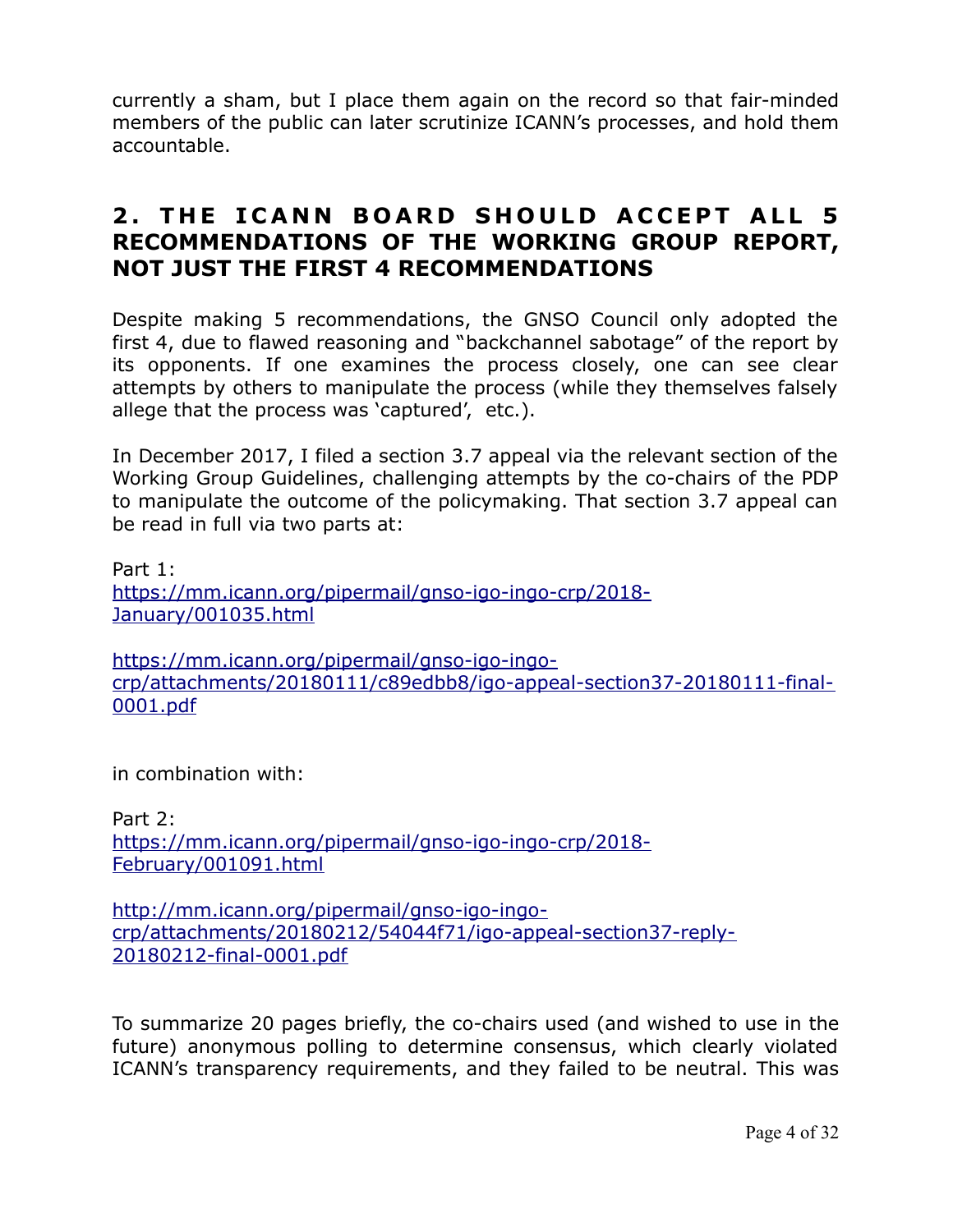egregious conduct by the co-chairs, for which they were not properly held accountable by GNSO Council, although one of the 2 co-chairs (Mr. Philip S. Corwin, Policy Counsel at Verisign) later did resign as co-chair [that former co-chair of the IGO PDP working group continues his misuse of the co-chair position in the separate RPM PDP working group, as documented at [https://freespeech.com/2019/08/05/misuse-of-icann-pdp-chair-position-to](https://freespeech.com/2019/08/05/misuse-of-icann-pdp-chair-position-to-relitigate-working-group-decisions/)[relitigate-working-group-decisions/](https://freespeech.com/2019/08/05/misuse-of-icann-pdp-chair-position-to-relitigate-working-group-decisions/) ].

As part of the Section 3.7 appeal, it was I who explicitly questioned whether or not Recommendation #5 was in scope of the working group's charter, or whether it should instead be sent to the RPM PDP. See section 19 of "Part 1" above, where I argued:

A policy recommendation to do so, only in the context of disputes involving IGOs, **appears to go beyond the IGO PDP's limited charter and conflicts with the work of the RPM PDP, which is best suited to handle that** "quirk of process" for all disputes, rather than just those involving IGOs. [section 19, emphasis added]

The then chair of the GNSO Council, Ms. Heather Forrest, intervened, and discussions were held regarding the section 3.7 appeal. While all of my discussions were recorded and held on the public record, I note that the ones between Ms. Forrest and the co-chairs are not on the public record, disturbingly.

However, **it was Ms. Forrest who decided (acting on behalf of GNSO Council, as its chair) that work would proceed on Recommendation #5**! This can be verified by going back to the transcript of the call I had with her on February 20, 2018:

[https://community.icann.org/display/gnsoicrpmpdp/2018-02-](https://community.icann.org/display/gnsoicrpmpdp/2018-02-20+Discussion+Call) [20+Discussion+Call](https://community.icann.org/display/gnsoicrpmpdp/2018-02-20+Discussion+Call)

[https://community.icann.org/download/attachments/79435296/Transcript](https://community.icann.org/download/attachments/79435296/Transcript%20Section%203.7%20appeal%2020%20Feb%202018.pdf?version=1&modificationDate=1519259328000&api=v2) [%20Section%203.7%20appeal%2020%20Feb%202018.pdf?](https://community.icann.org/download/attachments/79435296/Transcript%20Section%203.7%20appeal%2020%20Feb%202018.pdf?version=1&modificationDate=1519259328000&api=v2) [version=1&modificationDate=1519259328000&api=v2](https://community.icann.org/download/attachments/79435296/Transcript%20Section%203.7%20appeal%2020%20Feb%202018.pdf?version=1&modificationDate=1519259328000&api=v2)

where she said (that aspect of the conversation started on page 8 or so, and going into page 16):

George, I think I have a better understanding of what you're saying about the charter. But I think I'm inclined to say, you know, even in your description just now, you said that it's something that happens after the EDRP. And again, I think it's certainly the case in all our PDPs. We can open up each one of them for this sort of review, and say that along the way in our deliberations, **we come up with stuff that's related. But maybe not explicitly set out.** And I'm not convinced here, at least on the face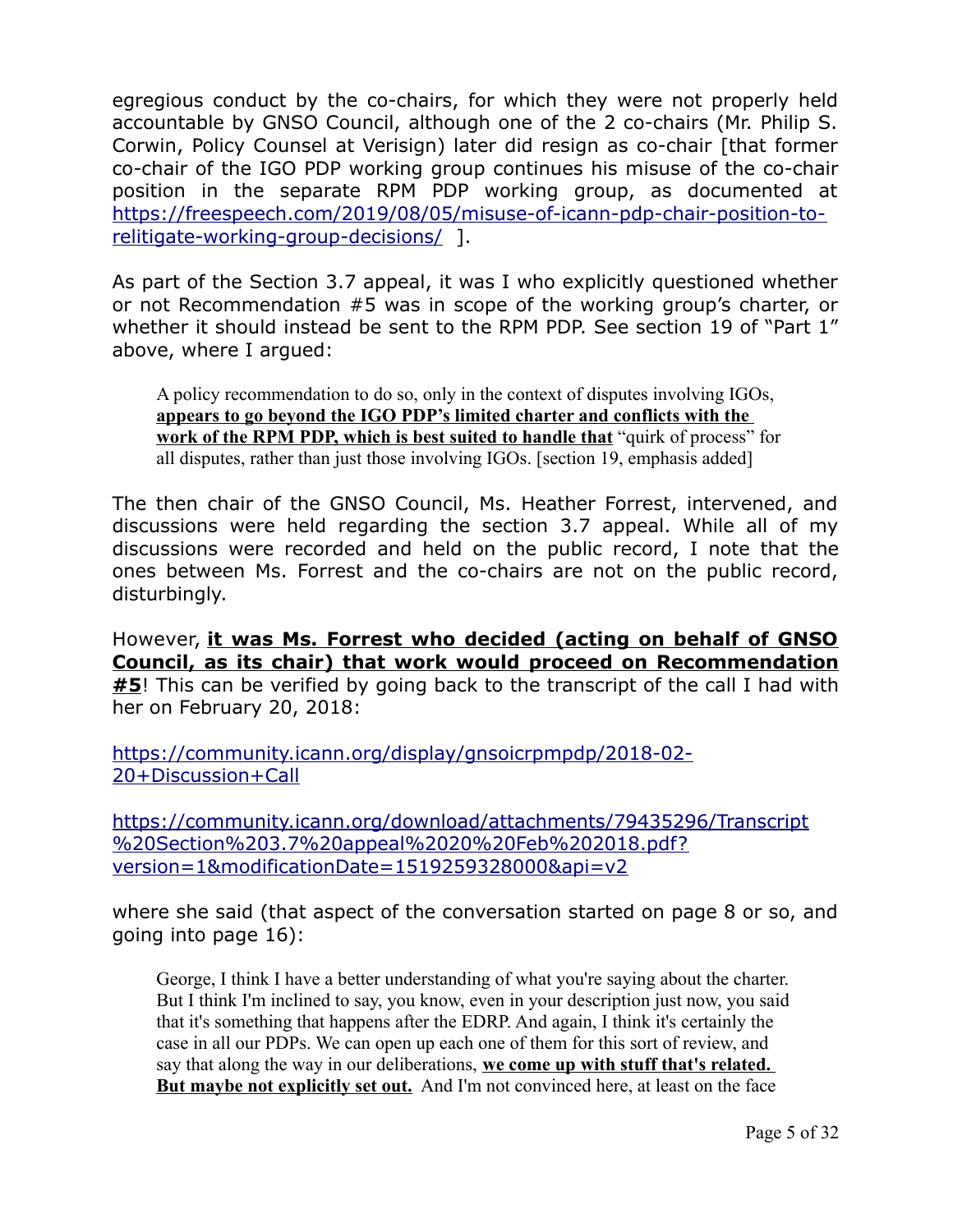of it. Maybe I'm missing something that this group has gone completely off scope here. And I just - I see Paul's hand. I just say, I put a marker down to say there's this business about the charter that we're discussing now. [p. 13, emphasis added]

#### and

I'm a little bit - I'm live to this discussion in a sense that we've just come off of a joint call with the RPM PDP and subpro co-chairs and we've been talking all morning about **interplay**. And, you know, I think the thing that I would summarize from those discussions, the more we talked about these things, the reality is that the GNSO's mandated has everything to do with gTLD policy. And **the changes that one PDP bleeds into another ae entirely likely. And it's for that exact reason that we have references to other PDPs that sit in the charter**.

So, you know, subpro explicating references RPMs. It also references CCT. This PDP predates some efforts, but not other efforts. And so we have this, sort of, complicated web that we're weaving. If we had a look at as Council has recently done in January. We currently have five, it depends on how you count them 4, 5, or 6, it really depends whether you count the reopened Red Cross and so on, PDPs on foot. And they all in some way intersect with each other. **So I want to be a little bit mindful of this idea of just ping it- you know, fling it to another PDP. just going to have lots of flinging. And not getting stuff done.**

I'm not in any way making light of the charter. We need a charter. **But again charters, you know, I think it needs - we need to have the flexibility of the community to deal with things that ae sufficiently related to a charter that our work then goes on to inform the work of others rather than just pass things on to others**. So that - it's my preliminary thoughts there. And I think we need to be mindful of those sorts of things. [pp.16-17, emphasis added]

**So, it wasn't my decision in early 2018 to spend months trying to reach consensus on Recommendation #5 -- it was GNSO Council itself through its own chair!** Ms. Forrest in February 2018 didn't want to "fling it to another PDP"! She knew all about the interplay between the PDPs, and sought flexibility. Ultimately, she wanted to focus on reaching consensus. The working group accepted the task, and spent months attempting to reach consensus, which we actually did finally achieve. The final report of the working group was completed in July 2018, with 5 consensus recommendations, including consensus on Recommendation #5.

After that consensus was reached, the opponents then tried to discredit the process - a process they had full control over! It's only **after** they didn't get the result they desired, that they changed their talking points - including attempting to cast aspersions on me personally for filing the meritorious Section 3.7 appeal itself.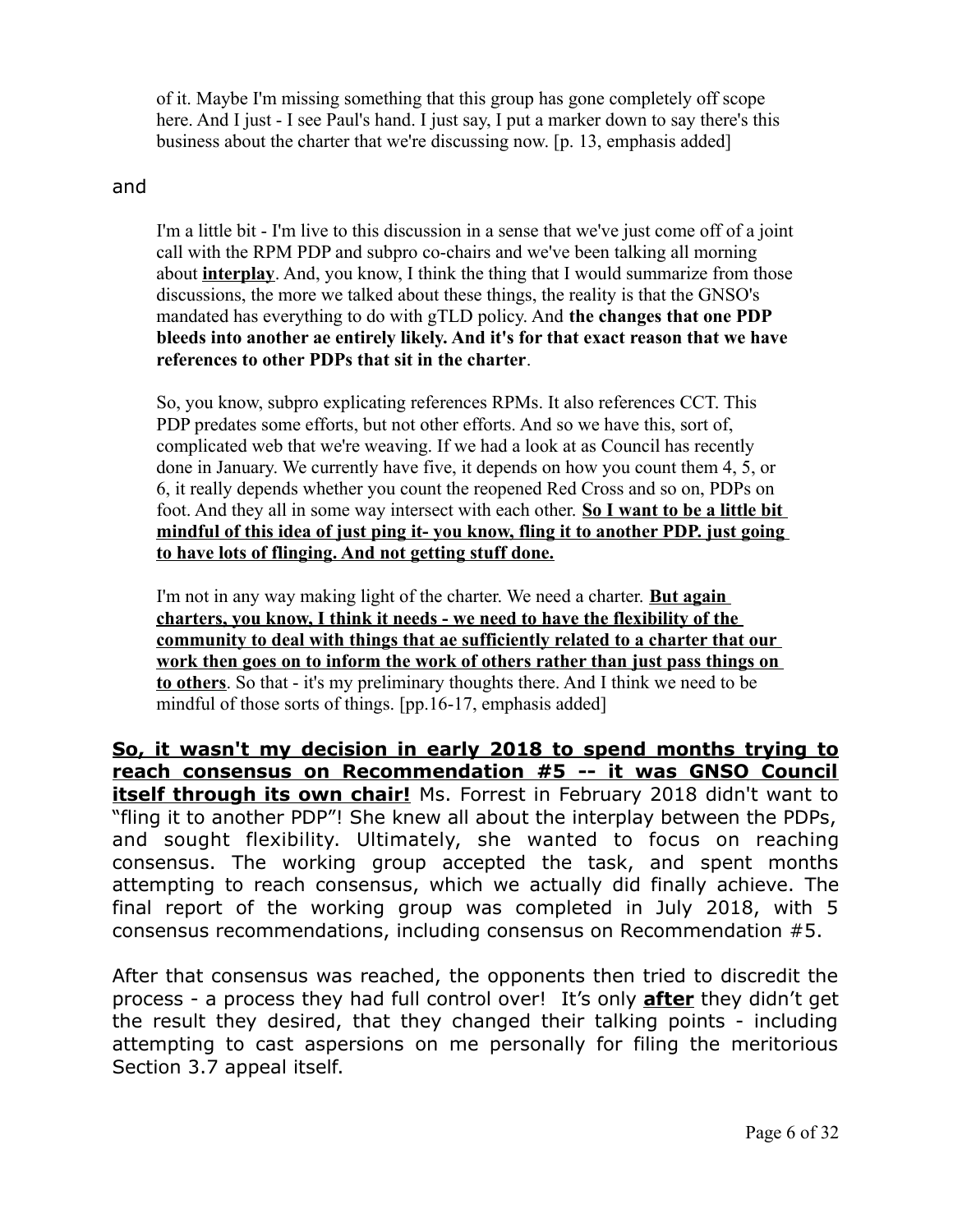But, anyone looking at the true history of the working group can verify that the process of working towards achieving consensus on Recommendation #5 was approved by the GNSO Council chair herself (over my initial objection at the time!). It's documented in the transcripts and public record at the time (as noted above).

It was only after seeing the outcome of the recommendation that GNSO Council flip flopped, and then tried to characterize the process as broken, when it was the GNSO Council (through its chair) that explicitly authorized us to attempt to reach consensus for Recommendation #5.

For example, in the transcript of the April 18, 2019 GNSO Council meeting,

<https://gnso.icann.org/en/meetings/transcript-council-18apr19-en.pdf>

the current GNSO Council Chair, Keith Drazek (also of Verisign, like the former co-chair of the IGO PDP who resigned and who even filed a minority report attacking the consensus that was reached) said:

There was a consensus set of recommendations that came from that group. and we're in a situation now where I think we've recognized that one of the five recommendations **had serious problems, was out of scope** and recommended changes to a consensus policy that is currently or about to be under review by the RPM PDP Working Group. [p. 35, emphasis added]

Similar kinds of statements were made on other GNSO Council calls after we reached consensus on all 5 recommendations. Rather than recognize the success of the PDP in reaching consensus, its good work was undermined by its opponents in a smear campaign.

One GNSO Councillor, Ms. Elsa Saade, openly discussed this on the GNSO Council call of February 14, 2019, where she said:

[https://gnso.icann.org/en/meetings/transcript-council-extraordinary-](https://gnso.icann.org/en/meetings/transcript-council-extraordinary-14feb19-en.pdf)[14feb19-en.pdf](https://gnso.icann.org/en/meetings/transcript-council-extraordinary-14feb19-en.pdf)

But anyway, I was saying that **I don't think that we're being completely honest with ourselves and the reasons why we are not taking on the full recommendations that the group had consensus on**.

And if we, I mean, I personally would vote to have all of them go through and then see how the Board would take it forward, but in terms of - because especially **because if we do not do that we're setting a precedence for the GNSO Council which had not been set before** I'd say in terms of a back channel, I don't - I'm going to dare say but a **back channel sabotage** in a way. I'm putting it out there on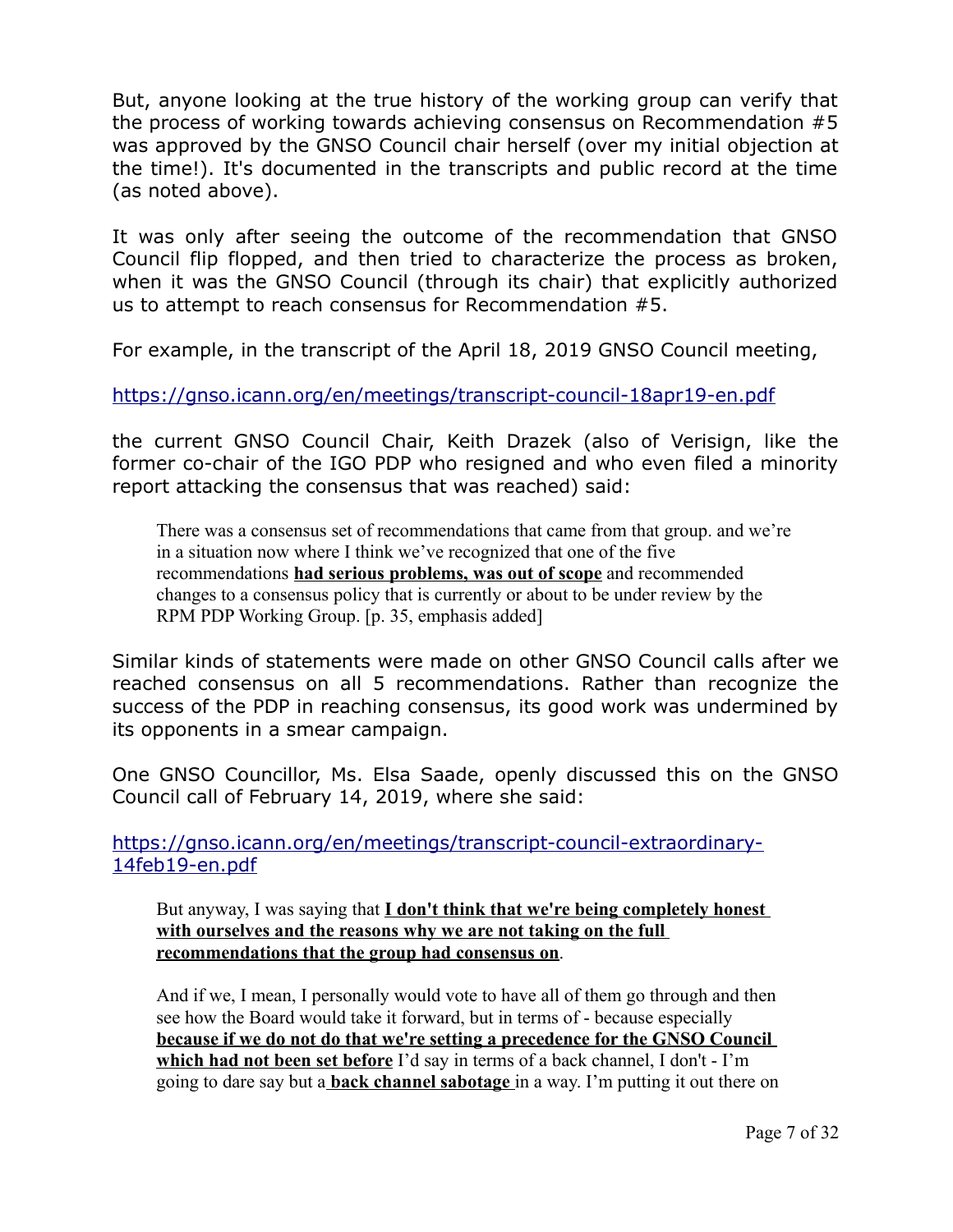the record in my own personal capacity here. **So that's why I think we should take it on fully and take this - have this go through fully as a full recommendation set or list.** [p. 45, emphasis added]

"Back channel sabotage" is an apt description for what opponents of the IGO PDP final report have been doing since July 2018. They attempted to rewrite history through a false narrative in order to prevent the entire report from being adopted and forwarded to the Board for approval.

There were even openly false statements made to suggest that less than 10 people participated in the PDP! Ms. Forrest, in that same February 14, 2019 council meeting said:

I continue to have deep concerns around the fact that having a PDP final report that was **ultimately voted on by less than 10 people** is a dangerous precedent for an open PDP, for a PDP that started with more members than that and had some attrition along the way. (p. 37, emphasis added)

In fact, there were **15 members** on the consensus call, as I documented in real-time to Ms. Forrest (and GNSO Council), as I was listening to that call, and further posted at:

[https://mm.icann.org/pipermail/gnso-igo-ingo-crp/2019-](https://mm.icann.org/pipermail/gnso-igo-ingo-crp/2019-February/001417.html) [February/001417.html](https://mm.icann.org/pipermail/gnso-igo-ingo-crp/2019-February/001417.html)

[https://mm.icann.org/pipermail/gnso-igo-ingo-crp/2019-](https://mm.icann.org/pipermail/gnso-igo-ingo-crp/2019-February/001418.html) [February/001418.html](https://mm.icann.org/pipermail/gnso-igo-ingo-crp/2019-February/001418.html)

[https://mm.icann.org/pipermail/gnso-igo-ingo-crp/2019-](https://mm.icann.org/pipermail/gnso-igo-ingo-crp/2019-February/001419.html) [February/001419.html](https://mm.icann.org/pipermail/gnso-igo-ingo-crp/2019-February/001419.html)

This level of participation is typical and even higher than past PDPs, as discussed in the 2nd link.

As I dissect in the 3rd link above, Ms. Forrest then pretended to backtrack on those numbers, falsley claiming that she was looking for the numbers (when I already sent them to her), but never did she actually correct herself and post the numbers that would expose her falsehood to the rest of the group. One can lie by omission, and that's what Ms. Forrest did. Nor did GNSO Council leadership post the true numbers to the GNSO Council mailing list (despite being cc'd on all the emails I sent to the IGO PDP mailing list on this topic which documented the falsehood presented by Ms. Forrest).

Mr. Paul McGrady, a trademark lawyer who opposes Recommendation #5 (and who is often on the opposite side of domain name registrants in policy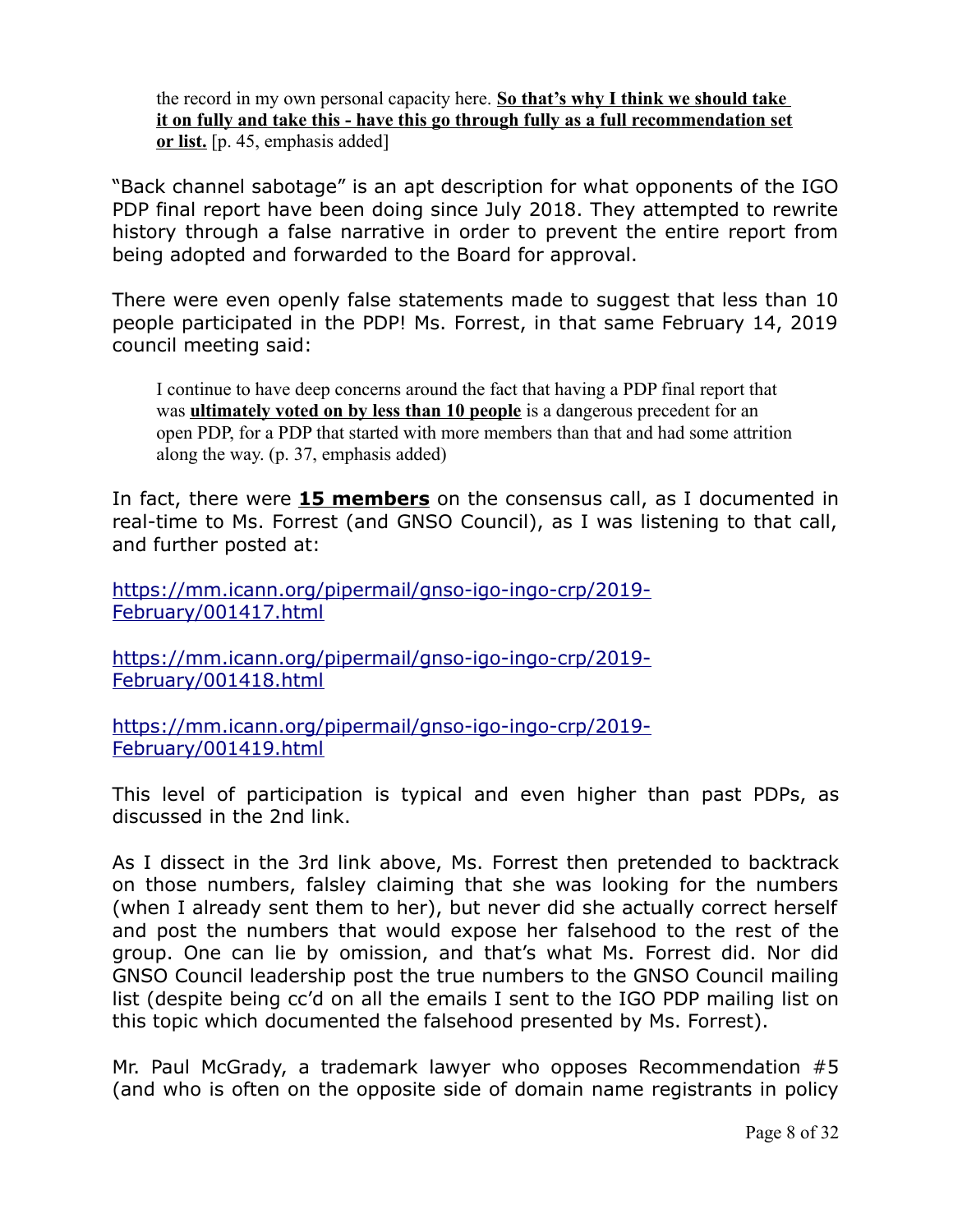debates), also repeated that false narrative of a "very small group" that "only 10 people want to be at" [p. 39 of February 14, 2019 transcript linked to from above]

I think it's very important that people look at the 15 people who formed the consensus call, to see that there was no "capture". Those who were in support of the final consensus recommendation #5 included:

[https://docs.google.com/spreadsheets/d/e/2PACX-](https://docs.google.com/spreadsheets/d/e/2PACX-1vQgB2sY5AgaBZUHsHJJPLIsAwTFj-0i3FsammN5q-iD1QCQ_EMBC8LTzZ30TGvrf6Fw_mUvlnHa9DV9/pubhtml)[1vQgB2sY5AgaBZUHsHJJPLIsAwTFj-0i3FsammN5q](https://docs.google.com/spreadsheets/d/e/2PACX-1vQgB2sY5AgaBZUHsHJJPLIsAwTFj-0i3FsammN5q-iD1QCQ_EMBC8LTzZ30TGvrf6Fw_mUvlnHa9DV9/pubhtml)[iD1QCQ\\_EMBC8LTzZ30TGvrf6Fw\\_mUvlnHa9DV9/pubhtml](https://docs.google.com/spreadsheets/d/e/2PACX-1vQgB2sY5AgaBZUHsHJJPLIsAwTFj-0i3FsammN5q-iD1QCQ_EMBC8LTzZ30TGvrf6Fw_mUvlnHa9DV9/pubhtml)

David Maher, myself, Mike Rodenbaugh, Zak Muscovitch, Nat Cohen, Alex Lerman, Jay Chapman, Paul Keating, Reg Levy, Crystal Ondo, and Paul Tattersfield. As noted in a letter from 9 of those members:

[https://mm.icann.org/pipermail/gnso-igo-ingo-crp/2018-](https://mm.icann.org/pipermail/gnso-igo-ingo-crp/2018-August/001393.html) [August/001393.html](https://mm.icann.org/pipermail/gnso-igo-ingo-crp/2018-August/001393.html)

[https://mm.icann.org/pipermail/gnso-igo-ingo](https://mm.icann.org/pipermail/gnso-igo-ingo-crp/attachments/20180816/6fd7987d/GroupLettertoICANNAugust162018-0001.pdf)[crp/attachments/20180816/6fd7987d/GroupLettertoICANNAugust162018-](https://mm.icann.org/pipermail/gnso-igo-ingo-crp/attachments/20180816/6fd7987d/GroupLettertoICANNAugust162018-0001.pdf) [0001.pdf](https://mm.icann.org/pipermail/gnso-igo-ingo-crp/attachments/20180816/6fd7987d/GroupLettertoICANNAugust162018-0001.pdf)

(responding to claims of capture) there was a cross-section of members from various constituencies.

In fact, if you analyze the results of the consensus call more deeply, Mr. Corwin (who was a vocal opponent of the recommendation) was a member of the Registries constituency representing Verisign, yet 2 other members of the Registries constituency (namely Ms. Ondo of Donuts and Mr. Maher of PIR) were **for** the consensus recommendation. And those 2 members were also **against** Mr. Corwin's preferred option ("Option #3"). Indeed, Mr. Corwin and Mr. Rindforth were the main members who singularly focused on a single option, rather than attempt to reach consensus by supporting multiple options (as nearly every other participant supported multiple options for recommendation #5). Even Reg Levy of Tucows, from the Registrars constituency, was against the option favoured by Mr. Corwin.

It's important to note that the chair of the EPDP on WHOIS working group, Mr. Kurt Pritz, explicitly cited the results of the IGO PDP in support of their EPDP's consensus level designations!

[https://mm.icann.org/pipermail/gnso-epdp-team/2019-](https://mm.icann.org/pipermail/gnso-epdp-team/2019-February/001710.html) [February/001710.html](https://mm.icann.org/pipermail/gnso-epdp-team/2019-February/001710.html)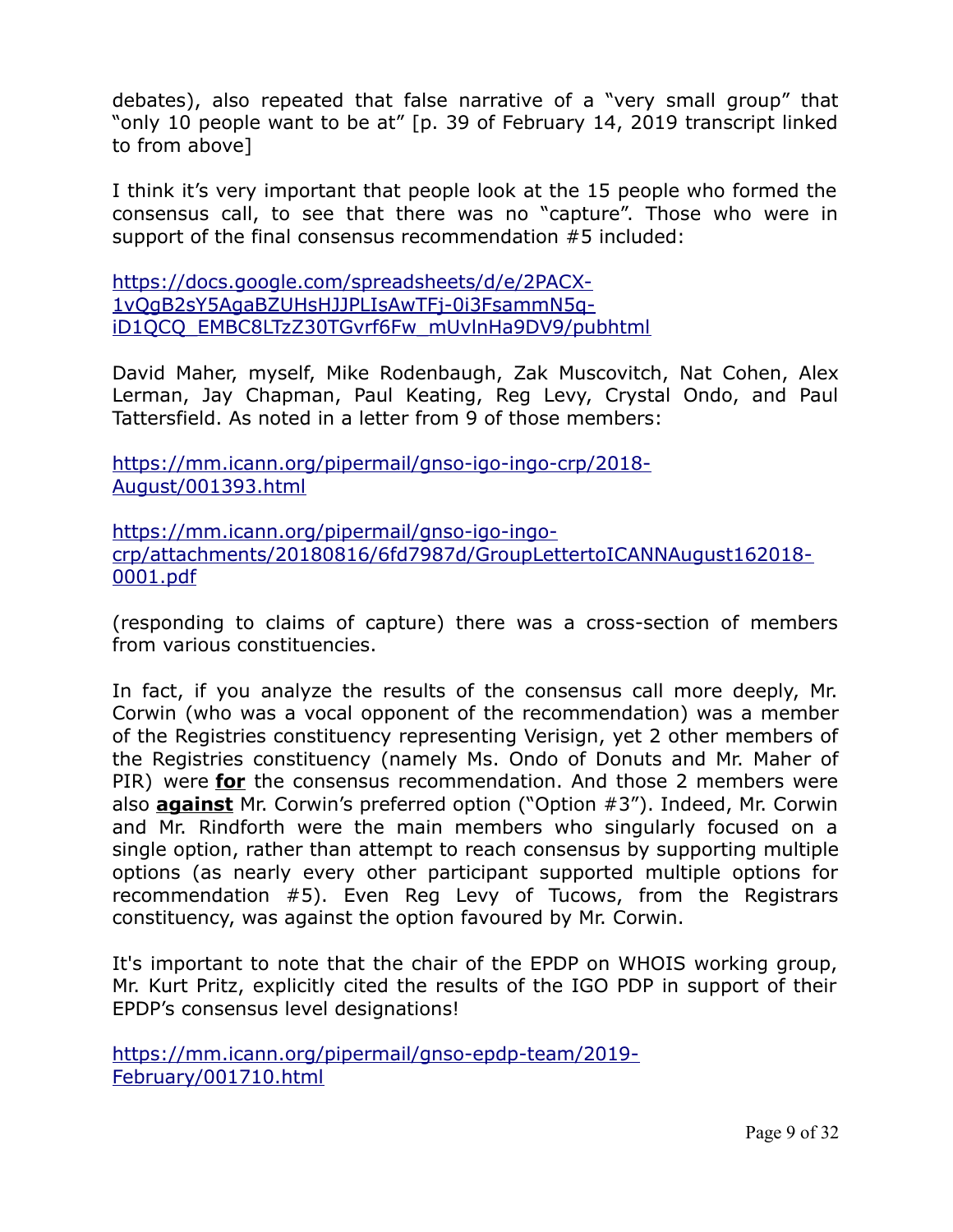The important section is at:

We particularly examined the Curative Rights PDP, IGO/NGO PDP and the Registration Abuse Policies WG (and others). In those we found examples of designations of consensus where 4 of 15 members disagreed or representatives of three different GNSO groups disagreed.

The "4 of 15" comes directly from the IGO PDP! In other words, the IGO PDP's consensus level designations have now been "battle tested" vs that of the EPDP on WHOIS. The IGO PDP's consensus level was the model of success. And the GNSO Council **adopted in full** the Final Report of the EPDP on WHOIS.

This demonstrates that to be consistent with the EPDP on WHOIS, GNSO **Council should have similarly approved all 5 of the IGO PDP's final report's recommendations, which I now ask that the ICANN Board do**. The "backchannel sabotage" perpetuated by opponents of the final report should not be allowed to succeed.

### **3 . IGOs HAVE WASTED THE RESOURCES OF THE COMMUNITY FOR MORE THAN 15 YEARS ON DEMANDS THAT ARE UNREALISTIC**

It's important to understand that the IGOs have been wasting the resources of ICANN for more than 15 years, repeatedly asking for special rights that are not supported by law, nor by the community. Ms. Wendy Seltzer wrote a blog post on CircleID in December 2003 on this very topic!

[http://www.circleid.com/posts/why\\_wipo\\_does\\_not\\_like\\_the\\_udrp/](http://www.circleid.com/posts/why_wipo_does_not_like_the_udrp/)

where she wrote:

WIPO doesn't like the UDRP as it stands, because its claimants must subject themselves to the jurisdiction of national courts. International Government Organizations (IGOs) would prefer international arbitration, where not only can they keep their sovereign immunity, but the procedural and substantive rules differ. **But the possibility of appeal to national courts is no minor detail, but part of the balance keeping domain name disputes in check. If UDRP arbitrators, or the ICANN "consensus" veer too far from national laws, they can be corrected by courts.**

In other words, this is an issue that IGOs have litigated and relitigated ad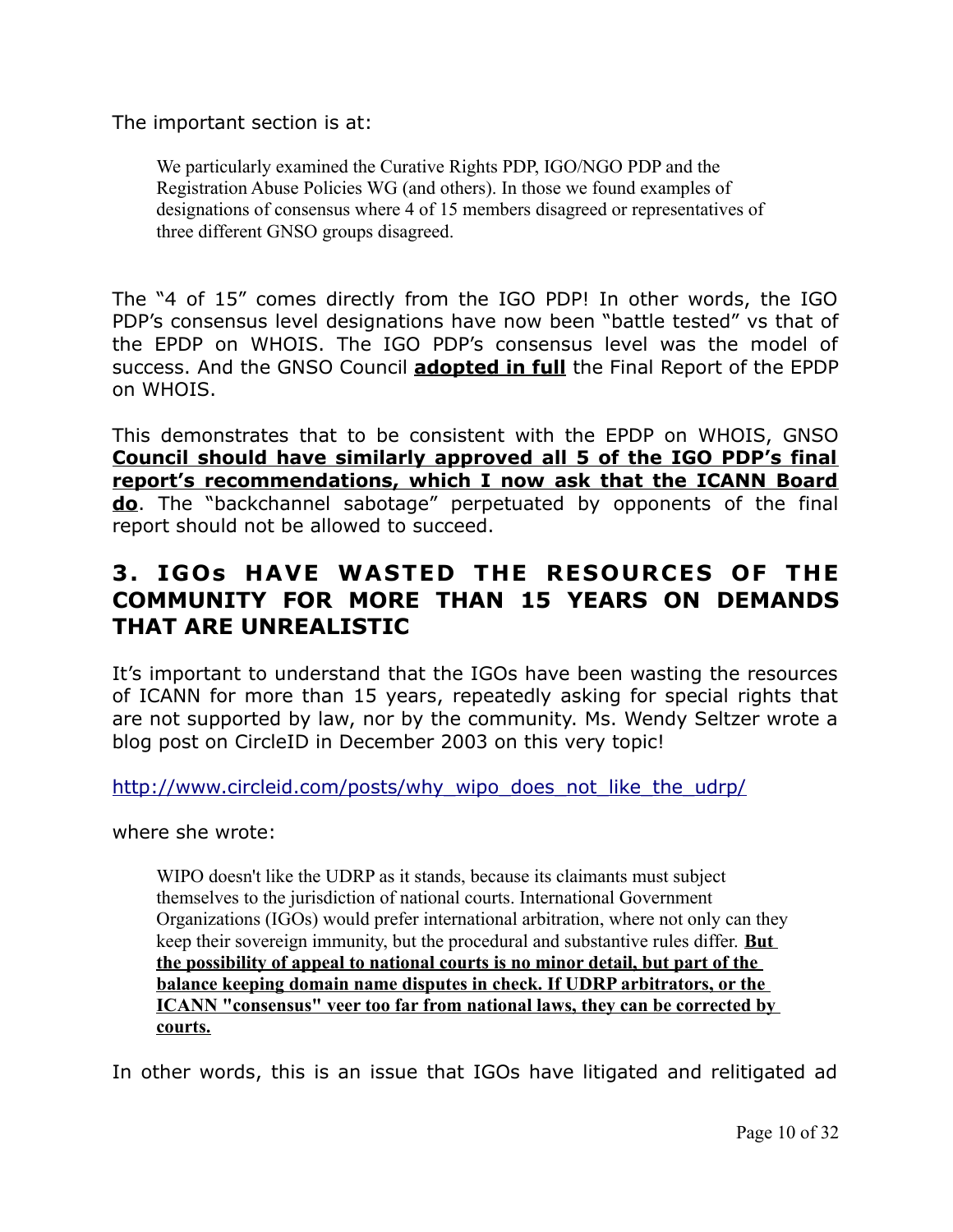nauseum at ICANN. They seek a one-sided unbalanced solution that would obliterate access to the courts (I'll discuss further below why their position is untenable, and inconsistent with law). The IGOs have no new facts, no new law, and no new arguments. All they do year after year is complain, and ignore the solid reasoning that rejects their extremist demands. They want to create a forum for disputes where the odds are tilted in their favour. Such blatantly self-serving proposals by the IGOs are rejected repeatedly. Their only hope is to keep repeating their false narratives (discussed further below), and prevent the other side of the narrative (i.e. the truth) from showing up to present the other side of the argument. Indeed, they and other opponents of the final report hope to control the composition of any future working group on this topic (e.g. via mechanisms like PDP 3.0 reform, which will be used to stifle debate, create censorship), as they simply cannot compete in the marketplace of ideas on a level playing field. The threat of "capture" is forward looking, where capture is actively being contemplated by those who've failed in their agenda for the past 15+ years. The "backchannel sabotage" that Ms. Saade warned about is now in action, and ICANN's Board must prevent this from happening.

### **4. DESPITE PERSONALLY OPPOSING RECOMMENDATION #4, I ACCEPT THE FINAL REPORT'S RECOMMENDATIONS AS A WHOLE**

As can be seen by the consensus call:

[https://docs.google.com/spreadsheets/d/e/2PACX-](https://docs.google.com/spreadsheets/d/e/2PACX-1vQgB2sY5AgaBZUHsHJJPLIsAwTFj-0i3FsammN5q-iD1QCQ_EMBC8LTzZ30TGvrf6Fw_mUvlnHa9DV9/pubhtml)[1vQgB2sY5AgaBZUHsHJJPLIsAwTFj-0i3FsammN5q](https://docs.google.com/spreadsheets/d/e/2PACX-1vQgB2sY5AgaBZUHsHJJPLIsAwTFj-0i3FsammN5q-iD1QCQ_EMBC8LTzZ30TGvrf6Fw_mUvlnHa9DV9/pubhtml)[iD1QCQ\\_EMBC8LTzZ30TGvrf6Fw\\_mUvlnHa9DV9/pubhtml](https://docs.google.com/spreadsheets/d/e/2PACX-1vQgB2sY5AgaBZUHsHJJPLIsAwTFj-0i3FsammN5q-iD1QCQ_EMBC8LTzZ30TGvrf6Fw_mUvlnHa9DV9/pubhtml)

I was personally opposed to Recommendation #4, but was in a minority (the other members were able to reach consensus). However, I do respect and accept the outcome as a whole, as it went through the proper process (eventually, as I had to file the Section 3.7 appeal to prevent manipulation by the co-chairs).

One should contrast this with the hypocritical arguments of Mr. Corwin, who argues for "capture." Not only was there no capture (as documented above), it's an absurd argument given that there was disagreement amongst those who are allegedly doing the capturing! In other words, how is it I wasn't able to impose my views on Recommendation #4, if I was part of some "capture"? Indeed, taken to its logical conclusion, if there really was "capture", it would affect the entire report, for all recommendations, including Recommendation #1 where there was FULL CONSENSUS. Instead, opponents of the report like Mr. Corwin engage in cherry-picking, to only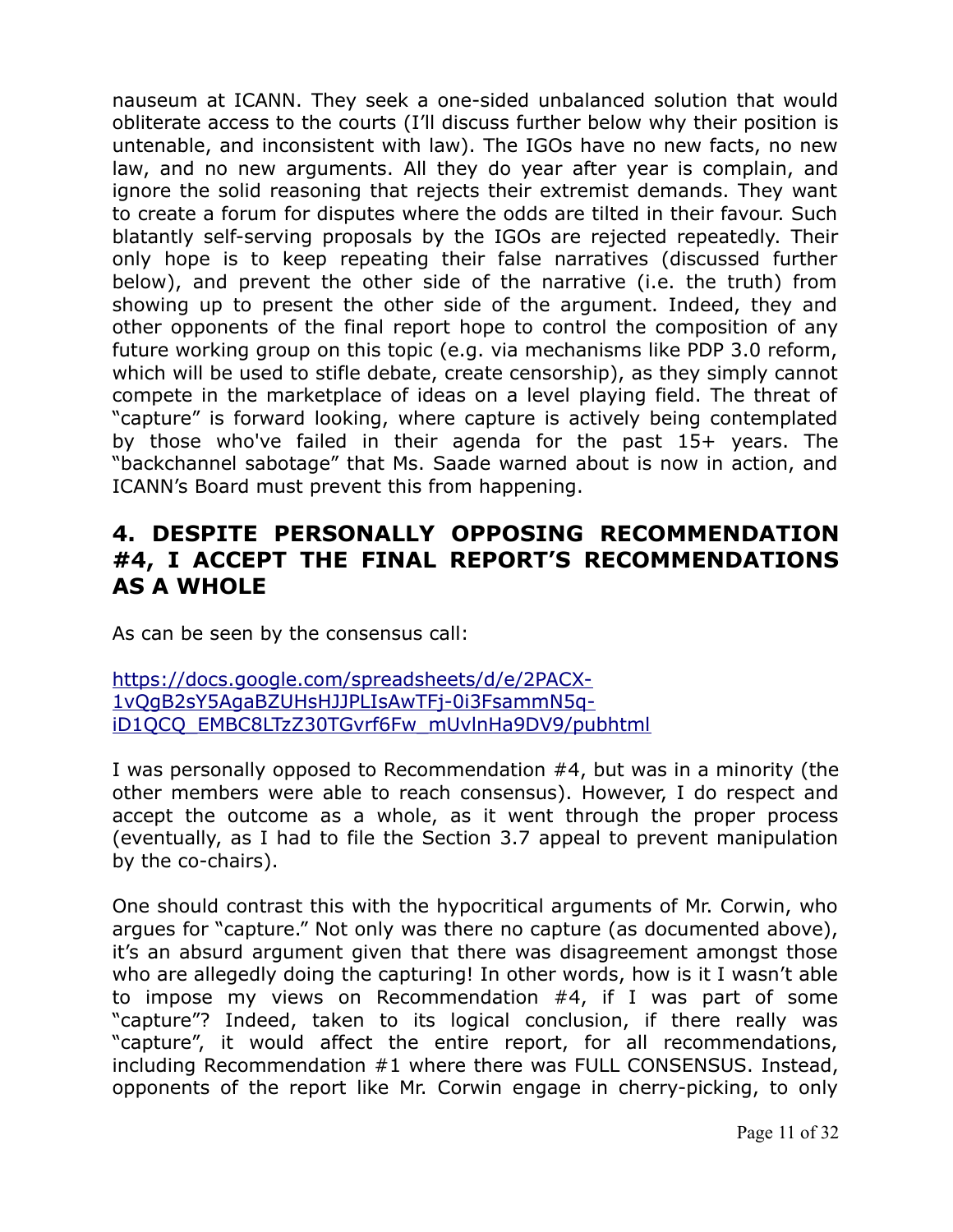claim that "capture" was limited to recommendations that deviated from their own personal positions. Where the group agreed with Mr. Corwin, there was no capture, in his eyes. Obviously such self-serving and inconsistent logical fallacies don't survive any scrutiny.

It's critical to note that Mr. Corwin could have invoked section 3.6 of the Working Group Guidelines:

[https://gnso.icann.org/en/council/annex-1-gnso-wg-guidelines-18jun18](https://gnso.icann.org/en/council/annex-1-gnso-wg-guidelines-18jun18-en.pdf) [en.pdf](https://gnso.icann.org/en/council/annex-1-gnso-wg-guidelines-18jun18-en.pdf)

to challenge the consensus level designations.

However, if disagreement persists, members of the WG may use the process set forth below to challenge the designation. [p. 10]

Mr. Corwin never did so. Furthermore, Mr. Corwin could have filed a Section 3.7 appeal, challenging the chair for not fulfilling their roles under section 3.2 of the Working Group Guidelines:

#### 3.2 Representativeness

Ideally, a Working Group should mirror the diversity and representativeness of the community by having representatives from most, if not all, CO Stakeholder Groups and/or Constituencies. It should be noted that certain issues might be more of interest to one part of the community than others. The Chair, in cooperation with the Secretariat and ICANN Staff, is continually expected to assess whether the WG has sufficiently broad representation, and if not, which groups should be approached to encourage participation. Similarly, **if the Chair is of the opinion that there is overrepresentation to the point of capture, he/she should inform the Chartering Organization.** [p. 7]

Again, Mr. Corwin never did so (it would have been somewhat silly, given he was chair for nearly the entire PDP, so he'd be filing a complaint against himself; but, even after he resigned as co-chair, he didn't file a Section 3.7 appeal against the remaining chair). Indeed, in the RPM PDP, where Mr. Corwin is a co-chair, he fails to acknowledge how that PDP has already been captured by the Intellectual Property Constituency and their pro-complainant allies, who have dominated that working group and its sub teams. It would be a farce to hand-off the work of the IGO PDP which had representational balance to the RPM PDP at this point, given the imbalance that exists (and where forces are at work via PDP 3.0 to deny representation to knowledgeable voices like my own from participating).

## **5. FINAL REPORT WAS RUSHED TO COMPLETION, IN**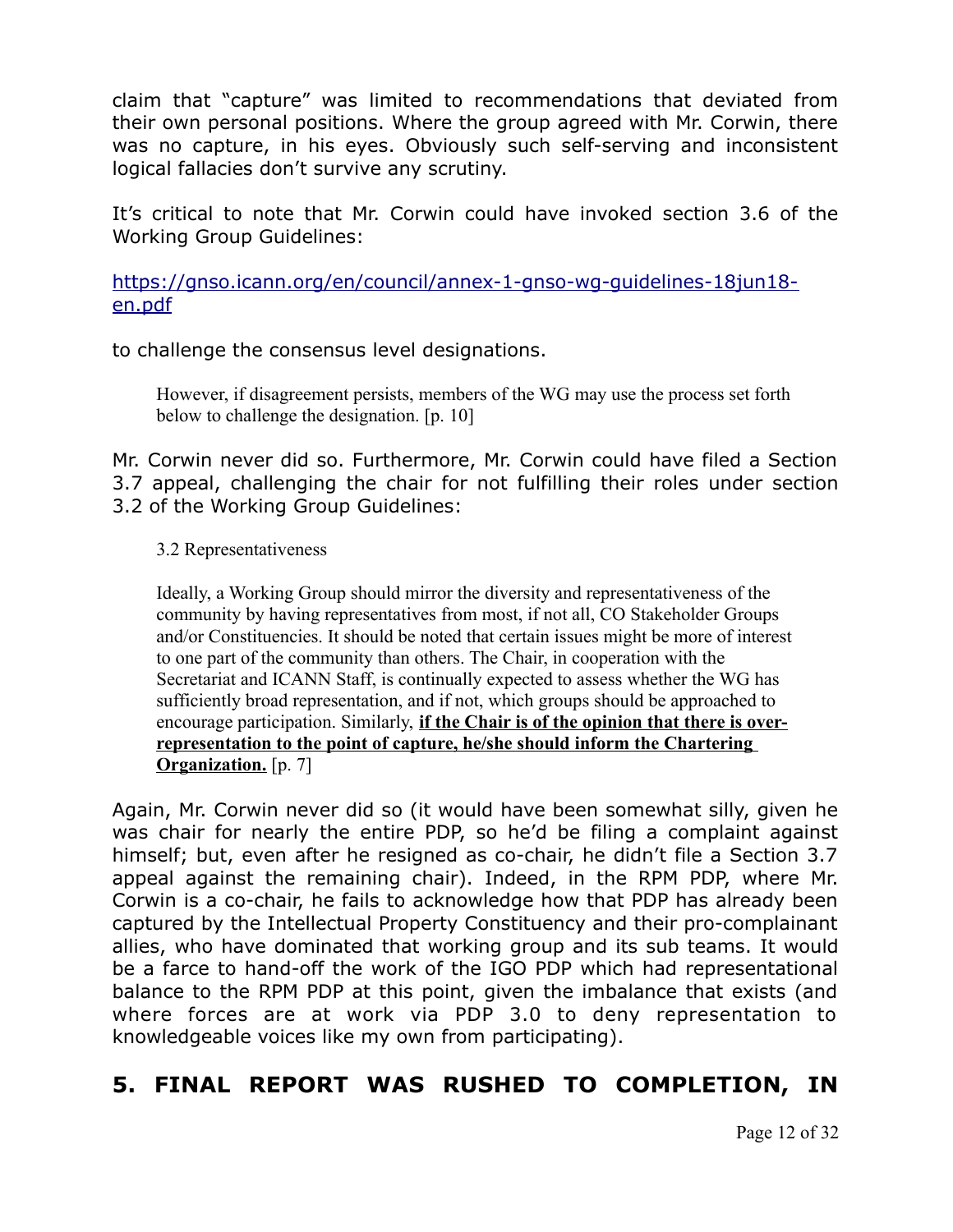## **ORDER TO UNDERMINE THE REASONING BEHIND ALL RECOMMENDATIONS**

After the working group reached consensus on all 5 recommendations, opponents of the outcome (including ICANN staff) worked to undermine and sabotage the production of the final report, by imposing a short deadline that was insufficient to fully explain the reasoning behind decisions. This can be understood by reviewing the archives of the full working group's mailing list at:

<https://mm.icann.org/pipermail/gnso-igo-ingo-crp/>

in particular in June and July 2018. I was compelled to file a 2nd Section 3.7 appeal, to attempt to give us more time to properly write up a final report, see, for example:

<https://mm.icann.org/pipermail/gnso-igo-ingo-crp/2018-June/001254.html> <https://mm.icann.org/pipermail/gnso-igo-ingo-crp/2018-July/001342.html>

Despite being one of the few that actually read the draft reports and made comments, I eventually had to disavow the report itself:

<https://mm.icann.org/pipermail/gnso-igo-ingo-crp/2018-July/001379.html>

because the rationales were not properly done (although the recommendations themselves were properly recorded). It later became obvious that the members of the PDP were duped as to the reasons for the deadline, as I noted at:

<https://mm.icann.org/pipermail/gnso-igo-ingo-crp/2018-July/001385.html>

In particular, GNSO Council didn't vote on the final report in their July 2018 meeting, which was the justification for the completion deadline of the report (they later kept delaying and delaying, as opponents continued to undermine it via backchannel sabotage over 9 months up until the April 2019 resolution of GNSO Council, without providing those who created the consensus an equal opportunity to counter that sabotage). As I noted in the emails linked to above, the prior IGO-related PDP from 2013 had their final report adopted a mere 10 days later by GNSO Council. The difference between 9 months vs 10 days can be explained by the actions of the backchannel saboteurs, who worked to prevent all 5 recommendations from being adopted.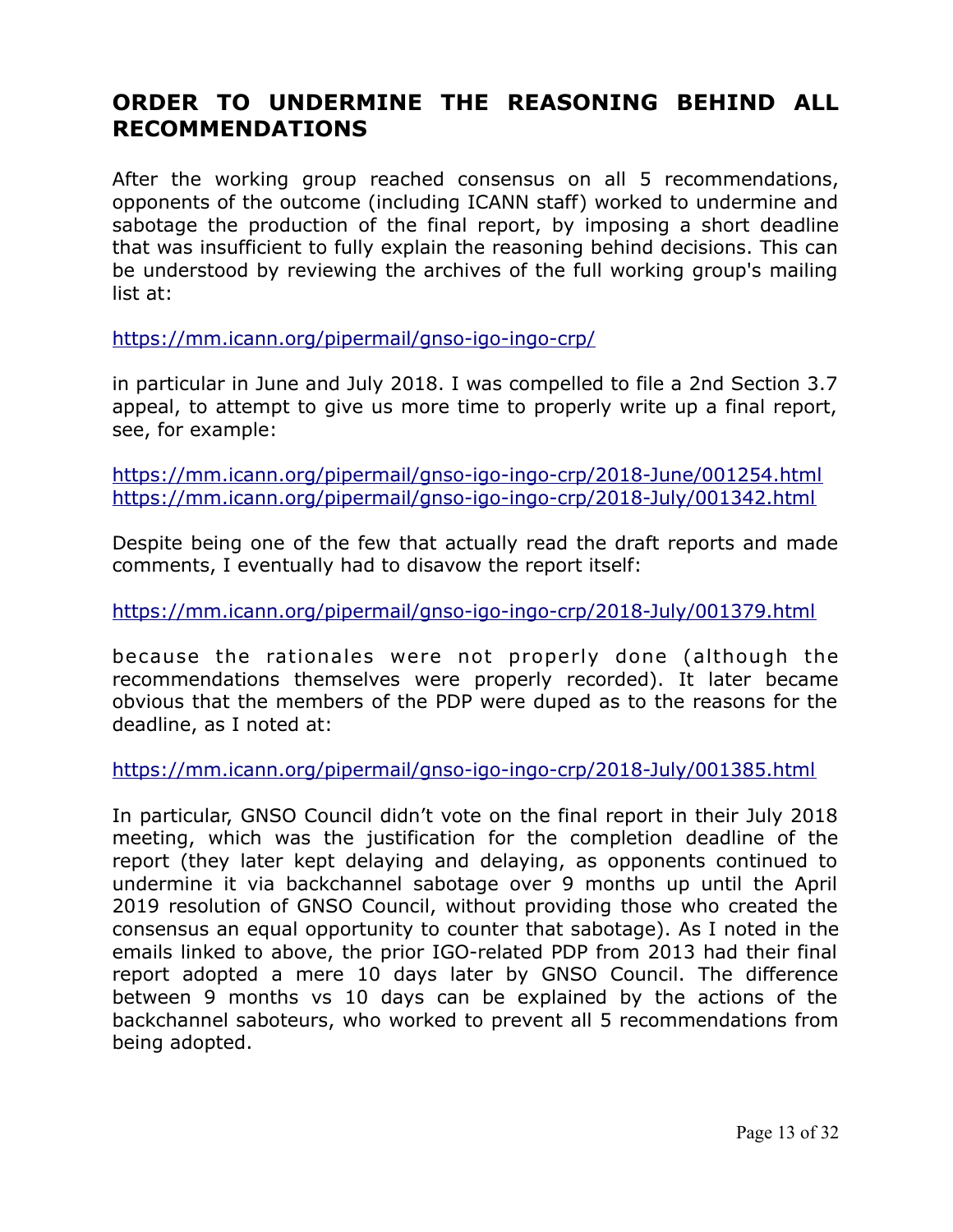### **6. IMPORTANT ANALYSIS AND EVIDENCE EXCLUDED FROM FINAL REPORT DUE TO ICANN STAFF SABOTAGE**

In conjunction with section #5 above, ICANN staff themselves worked to undermine and sabotage the final report, with important analysis and evidence appearing nowhere in the report. For example, the rationale for Option #1 of Recommendation #5 (the option that reached consensus) is a mere 4 lines! (page 19 of the report) Similarly, the other options and rationales for the various options in Recommendation #5 are exceedingly brief. Less than one-and-a-half additional pages of commentary appear starting from the bottom of page 21 and going to the top of page 23. Had we had sufficient time, we could have and should have done a lot better. I'll cover some arguments later in this document, including (i) the role reversal that happens between plaintiff/defendant caused by the UDRP and appeals, (ii) the historical "grand bargain" which required access to the courts that was the foundation of the UDRP, and (iii) how "immunity" is a defense to an action, and not an issue when IGOs initiate a dispute.

Even simple but important evidence, like how arbitration is actually more expensive than courts (thus undermining Mr. Corwin's preferred option, which was soundly rejected by the working group, i.e. "consensus against" for his option #3), appears nowhere in the rationale, but was brought up in the working group:

[https://mm.icann.org/pipermail/gnso-igo-ingo-crp/2017-](https://mm.icann.org/pipermail/gnso-igo-ingo-crp/2017-November/000929.html) [November/000929.html](https://mm.icann.org/pipermail/gnso-igo-ingo-crp/2017-November/000929.html)

[https://mm.icann.org/pipermail/gnso-igo-ingo-crp/2017-](https://mm.icann.org/pipermail/gnso-igo-ingo-crp/2017-November/000930.html) [November/000930.html](https://mm.icann.org/pipermail/gnso-igo-ingo-crp/2017-November/000930.html)

A proper final report would have collated all the arguments that were raised and properly summarized them in the final report, but ICANN Staff did not do this, and did not give enough time for others to do this either. So, we came to the right conclusions, but they'd only be fully understood by those who read the mailing list and the transcripts of the calls, where the arguments, analysis and evidence were presented.

ICANN staff repeatedly produced shoddy work throughout this PDP, as documented at:

<https://mm.icann.org/pipermail/gnso-igo-ingo-crp/2018-May/001140.html>

where attempts at consensus were apparently miscounted via a nontransparent process (even though the counts were only up to 10, which is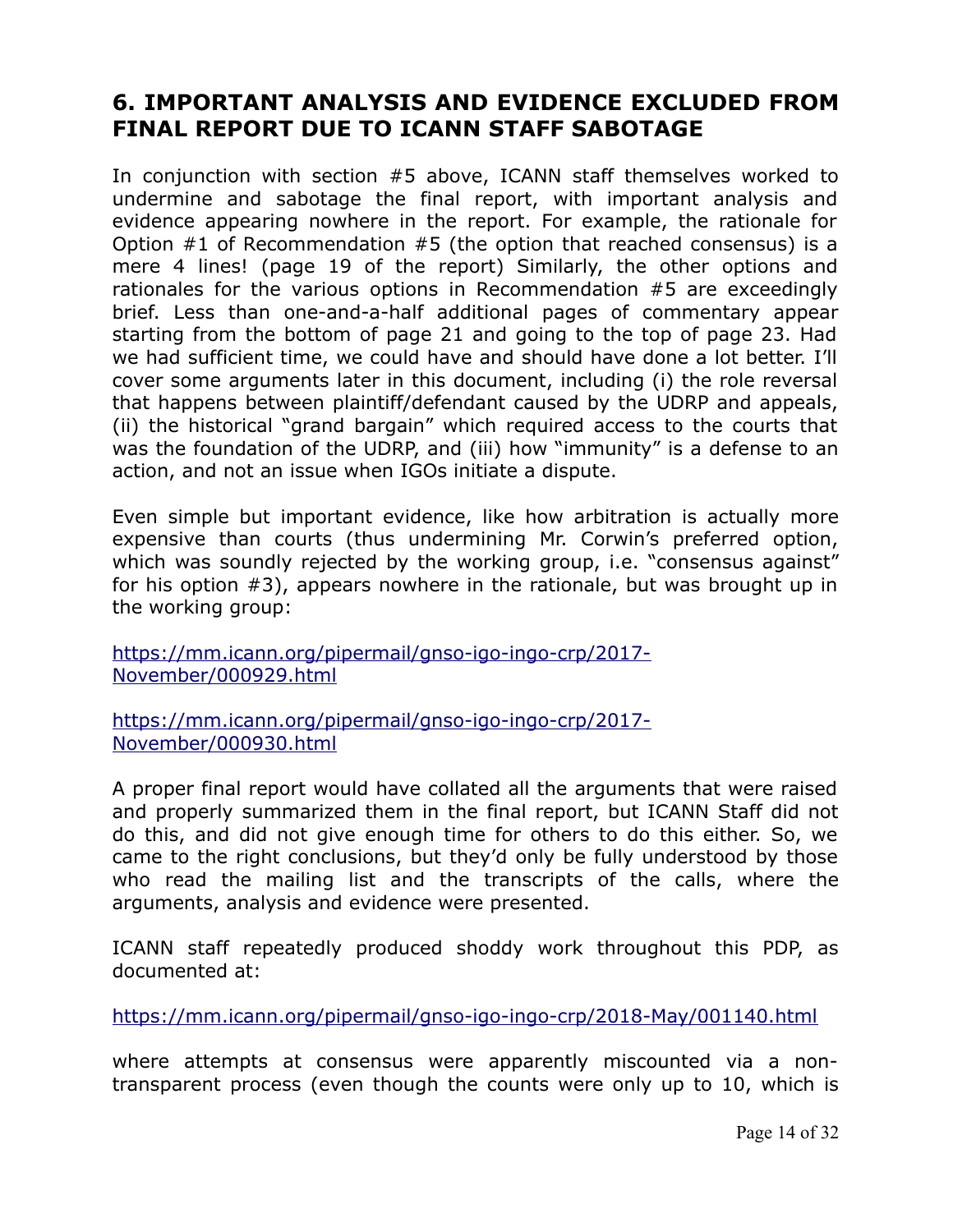very fishy, given that later analysis shows that we were able to reach consensus when everyone was transparent about their positions on the mailing list),

and

<https://mm.icann.org/pipermail/gnso-igo-ingo-crp/2018-June/001249.html> which I direcctly brought to Mr. Goran Marby's (CEO of ICANN) attention (with cc: to the affected staff), but who did nothing about it. Their work was repeatedly replete with errors during the PDP. In an email to Mr. Marby, I elaborated in some detail (June 18, 2018):

To illustrate, and just limiting the following analysis to the consensus level documents for now, consider:

1. staff's original document is at:

<https://mm.icann.org/pipermail/gnso-igo-ingo-crp/2018-June/001238.html>(as attachment)

2. my response to it, pointing out it is replete with errors:

<https://mm.icann.org/pipermail/gnso-igo-ingo-crp/2018-June/001245.html>

3. staff document gets updated:

<https://mm.icann.org/pipermail/gnso-igo-ingo-crp/2018-June/001264.html>

4. I point out it \*still\* has errors:

<https://mm.icann.org/pipermail/gnso-igo-ingo-crp/2018-June/001265.html>

5. I end up \*completely\* redoing their work:

<https://mm.icann.org/pipermail/gnso-igo-ingo-crp/2018-June/001274.html>

and<https://mm.icann.org/pipermail/gnso-igo-ingo-crp/2018-June/001277.html>

In particular, contrast:

[https://docs.google.com/spreadsheets/d/e/2PACX-](https://docs.google.com/spreadsheets/d/e/2PACX-1vQgB2sY5AgaBZUHsHJJPLIsAwTFj-0i3FsammN5q-iD1QCQ_EMBC8LTzZ30TGvrf6Fw_mUvlnHa9DV9/pubhtml)[1vQgB2sY5AgaBZUHsHJJPLIsAwTFj-0i3FsammN5q](https://docs.google.com/spreadsheets/d/e/2PACX-1vQgB2sY5AgaBZUHsHJJPLIsAwTFj-0i3FsammN5q-iD1QCQ_EMBC8LTzZ30TGvrf6Fw_mUvlnHa9DV9/pubhtml)[iD1QCQ\\_EMBC8LTzZ30TGvrf6Fw\\_mUvlnHa9DV9/pubhtml](https://docs.google.com/spreadsheets/d/e/2PACX-1vQgB2sY5AgaBZUHsHJJPLIsAwTFj-0i3FsammN5q-iD1QCQ_EMBC8LTzZ30TGvrf6Fw_mUvlnHa9DV9/pubhtml)

to anything that staff produced.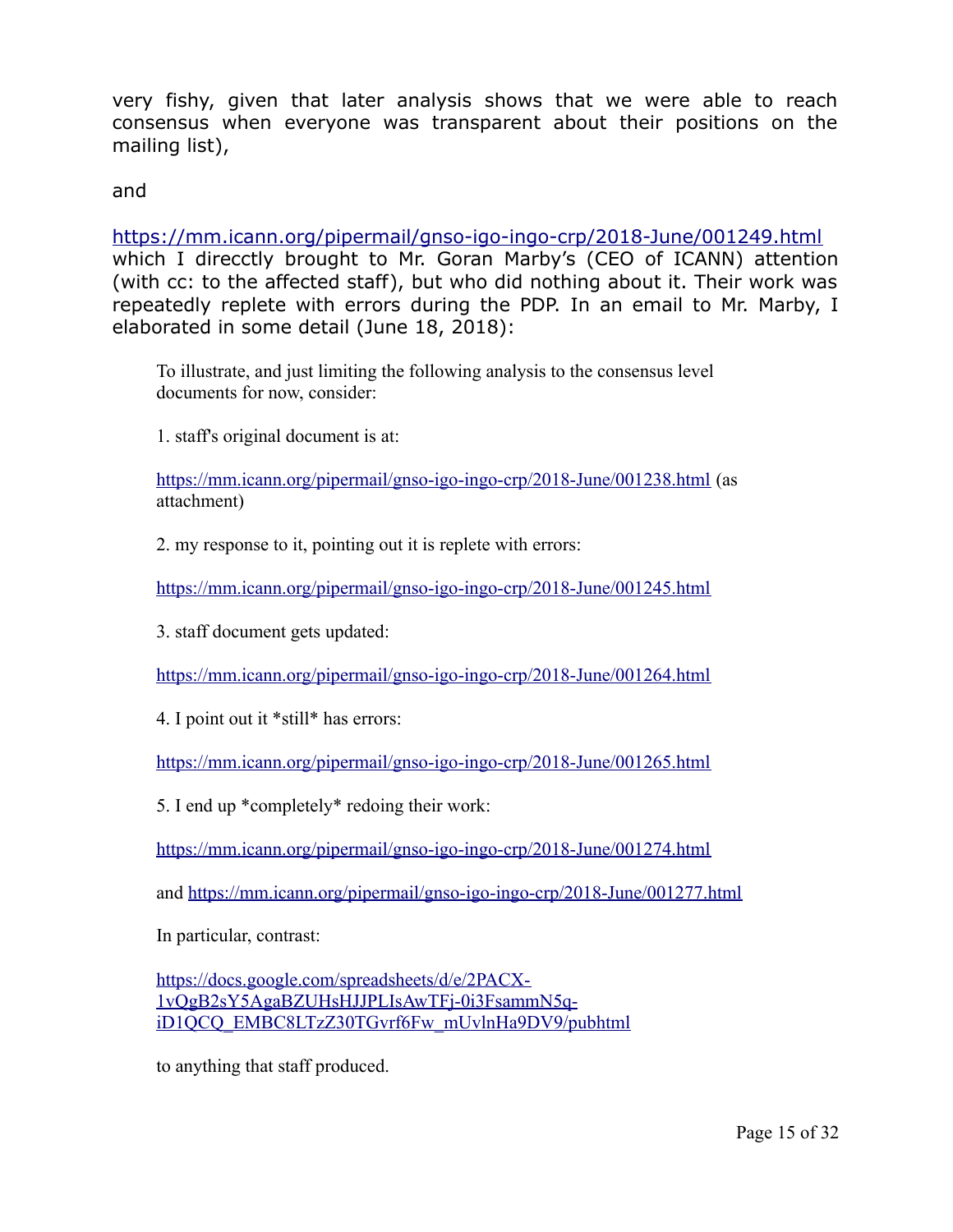if you truly think staff's work output is worth "standing by", try doing a "redline" of staff's own work, between the first document (in #1 above) and their second document (#3) above. I don't have software that generates redlines automatically, but even a casual look at the differences between their own version (let alone the version I produced independently) shows:

a) in recommendation #1: 3 new names added

b) in recommendation #2: change of consensus result, 1 new name added, change of support levels

c) in recommendation #3: 2 new names added

d) in recommendation #4: 3 new names added

e) in option #1 of recommendation five: 1 name changed from support to do not support, and 2 new names added

f) in option #2 of recommendation five: change of consensus result, and 3 new names added

g) in option #3 of recommendation five: change of consensus result, 1 name moved from 'support' to 'do not support', and 4 names added

h) in option #4 of recommendation five: 3 new names added

i) in option #5 of recommendation five: change of consensus result, 3 new names added

j) in option #6 of recommendation five: change of consensus result, 3new names added

Remember, the above analysis was just comparing their \*own\* 2 versions! (there are more errors, if you compare against the results I produced, which has stood the test of time).

Mr. Marby responded on July 2, 2018, but didn't agree that this was a problem, and wanted me to shunt my concerns to a subordinate. He did so with no rationale. This is consistent with ICANN's poor decision-making by staff, that they don't even attempt to explain away their documented low quality work product. I even challenged Mr. Marby (on July 3, 2018 via email) to provide me with any rationale at all, stating.

Rather than even attempting to provide a rational basis for disagreeing, you simply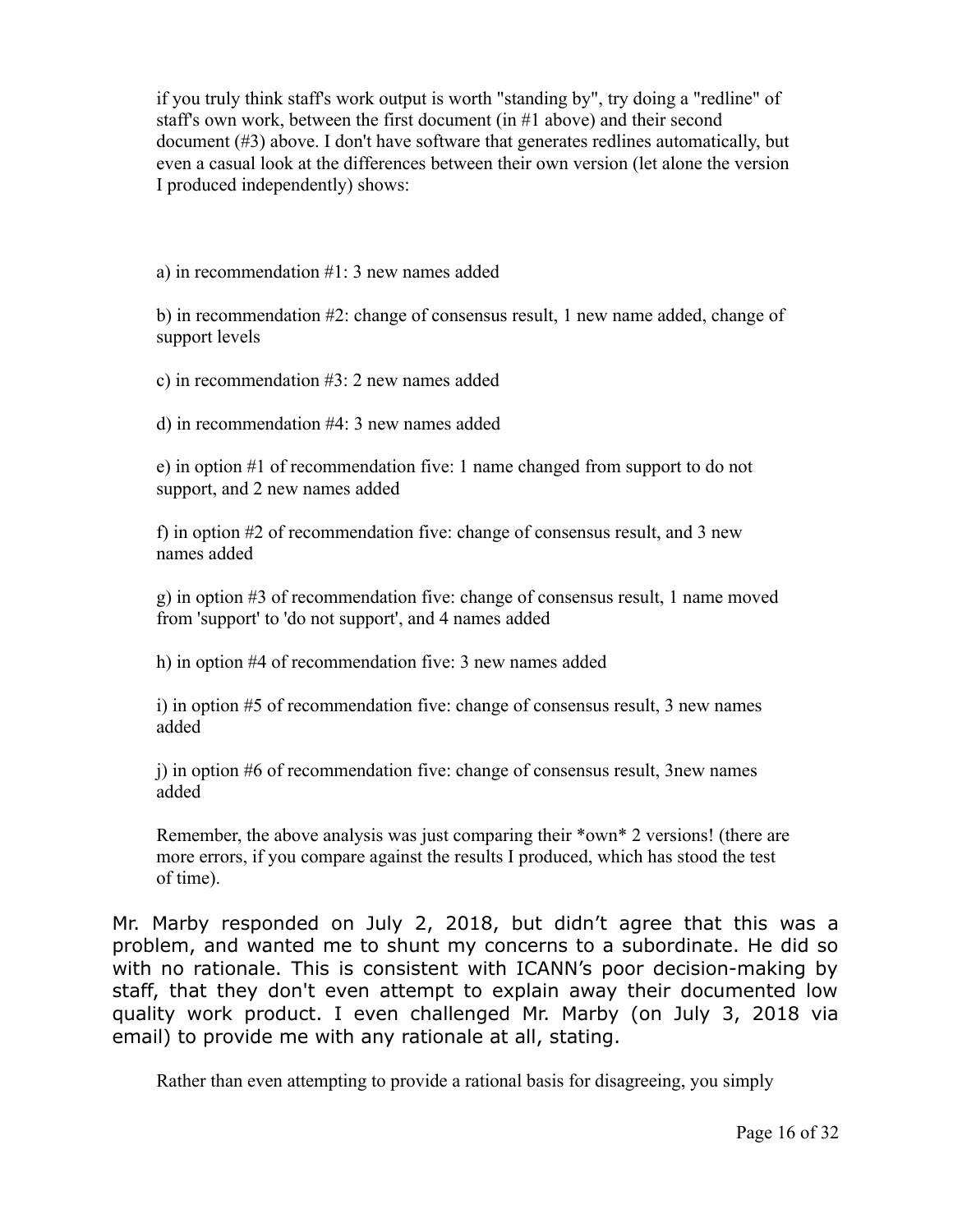responded by proposing it be dealt with by a subordinate. An example of a rationale might have been:

"George, as part of your list of concerns, you provided an example of a document with 10 errors. At ICANN, documents with 25 errors or less are considered to meet our standards, thus there was no urgency in correcting it."

That would have been a rather silly rationale, obviously, but at least it would have been an attempt to provide a basis for disagreeing. Providing no explanation at all is even worse, as it means that views are held based on no reasoning or basis at all."

There's a saying that **the fish rots from the head down**, and it's clear to me that Mr. Marby himself is part of the root cause of ICANN's failings. Of course, Mr. Marby himself sits on the ICANN Board, so it's unlikely anything will change (but I'm writing this to be on the record, in the hopes that eventually an external power/mechanism will eventually hold ICANN accountable for their failings). Eventually, bad organizations fail, when enough people feel empowered to speak out.

This sabotage of the final report's full recommendations (inclusive of Recommendation #5) by ICANN staff continued well past the production of that report, but through messaging and presentations to GNSO Council, which I discussed in detail at:

[https://mm.icann.org/pipermail/gnso-igo-ingo-crp/2018-](https://mm.icann.org/pipermail/gnso-igo-ingo-crp/2018-November/001404.html) [November/001404.html](https://mm.icann.org/pipermail/gnso-igo-ingo-crp/2018-November/001404.html)

#### **7. IMMUNITY IS A DEFENSE TO A DISPUTE, AND NOT AN ISSUE WHEN IGOs INITIATE A DISPUTE**

It's important to understand that IGOs repeatedly overstate the nature of their immunity. They often pretend that it's always absolute, when the nature of immunity will often depend on the specific IGO, the national jurisdiction (which may not even recognize a given IGO), specific terms of a treaty, and other factors.

However, at a more basic level, immunity is a **defense** to a dispute initiated by others against the IGO. It's intended to protect the IGO when the IGO is the target of a dispute. **Whenever an IGO is the initiator of a dispute, though (when it's the Plaintiff/Complainant), then it has waived any immunity. Immunity is simply not in play anymore.** This is such a basic thing, but has not been understood by some who've only read imperfect summaries of the debate.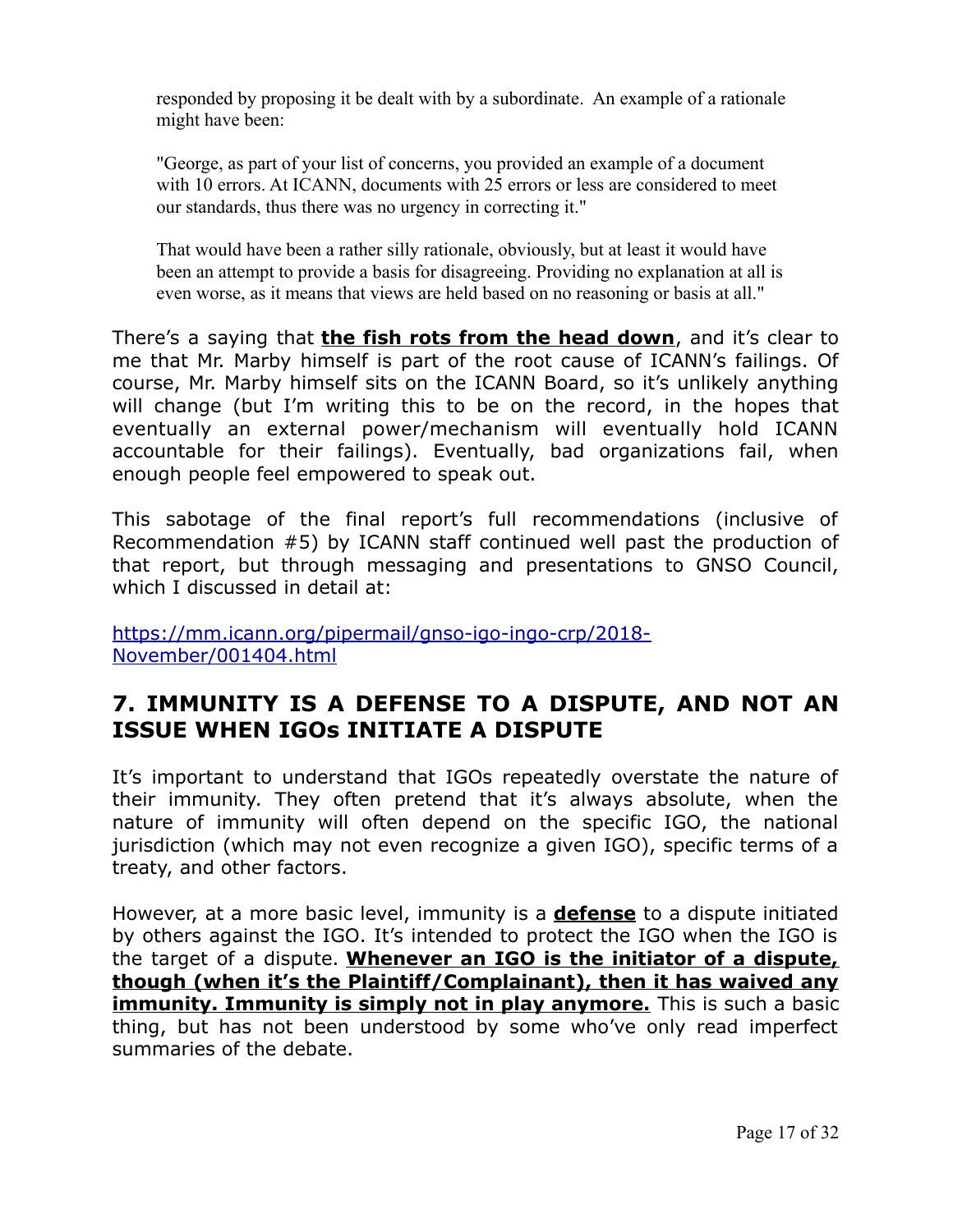The mutual jurisdiction clause of the UDRP, and similar clauses of the URS, which IGOs complain bitterly about, attempts to reflect the reality that they are the initiators (not the target) of the underlying dispute. There is simply no expectation of immunity when IGOs are the initiator of the dispute (rather than the target of the dispute).

IGOs instead try to pretend that there are 2 separate "disputes", the dispute at the UDRP/URS provider, and then a second dispute if the decision goes to a national court (i.e. if the domain registrant loses at the UDRP/URS level, and seeks to challenge that outcome in the courts). This is simply nonsensical. It is clear that there is 1 overall dispute, which is split between potentially many steps/stages (UDRP/URS, and then courts if need be). IGOs want immunity in the second step of the dispute, in the courts, if they win at the initial UDRP/URS step of the process. That is simply untenable, and not consistent with the nature of immunity when the IGO is the initiator of the overall dispute concerning the domain name. It's also inconsistent with the history of the development of the UDRP (discussed below), where it was never intended for the UDRP to be the "final say" on a dispute. Access to the national courts for a decision on the merits with full due process was never a right to be lost by any party to a dispute.

### **8. FUNDAMENTAL BUT SUBTLE DESIGN FLAW IN THE UDRP CAUSES ROLE REVERSAL BETWEEN PLAINTIFFS AND DEFENDANTS WHEN TAKING MATTERS TO COURT**

In order to truly understand the issues in play at a deep level (which again is not reflected in the final report, despite being discussed in the working group repeatedly), one needs to understand that there is a fundamental but subtle design flaw in the UDRP (and URS).

If the UDRP didn't exist, and an aggrieved party or rightsholder (e.g. IGO, trademark owner, etc.) initiates a dispute in the courts, that party would be the Plaintiff/Complainant in the domain dispute. The domain owner, on the other hand, would be the Defendant/Respondent. **Thus, the natural role of the initiator of the dispute (rightsholder, IGO, etc.) is as Plaintiff/Complainant, and the natural role of the domain owner is the Defendant/Respondent had the UDRP/URS never existed.**

But, let's now add the UDRP/URS into the mix. As a first step, instead of going to court immediately, the IGO or rightsholder becomes the Complainant in the UDRP/URS, and the domain owner becomes the Respondent. However, should the domain owner lose at the UDRP/URS level and wish to challenge the outcome in the courts, in other words take the next step in the overall dispute, something happens, namely a **role**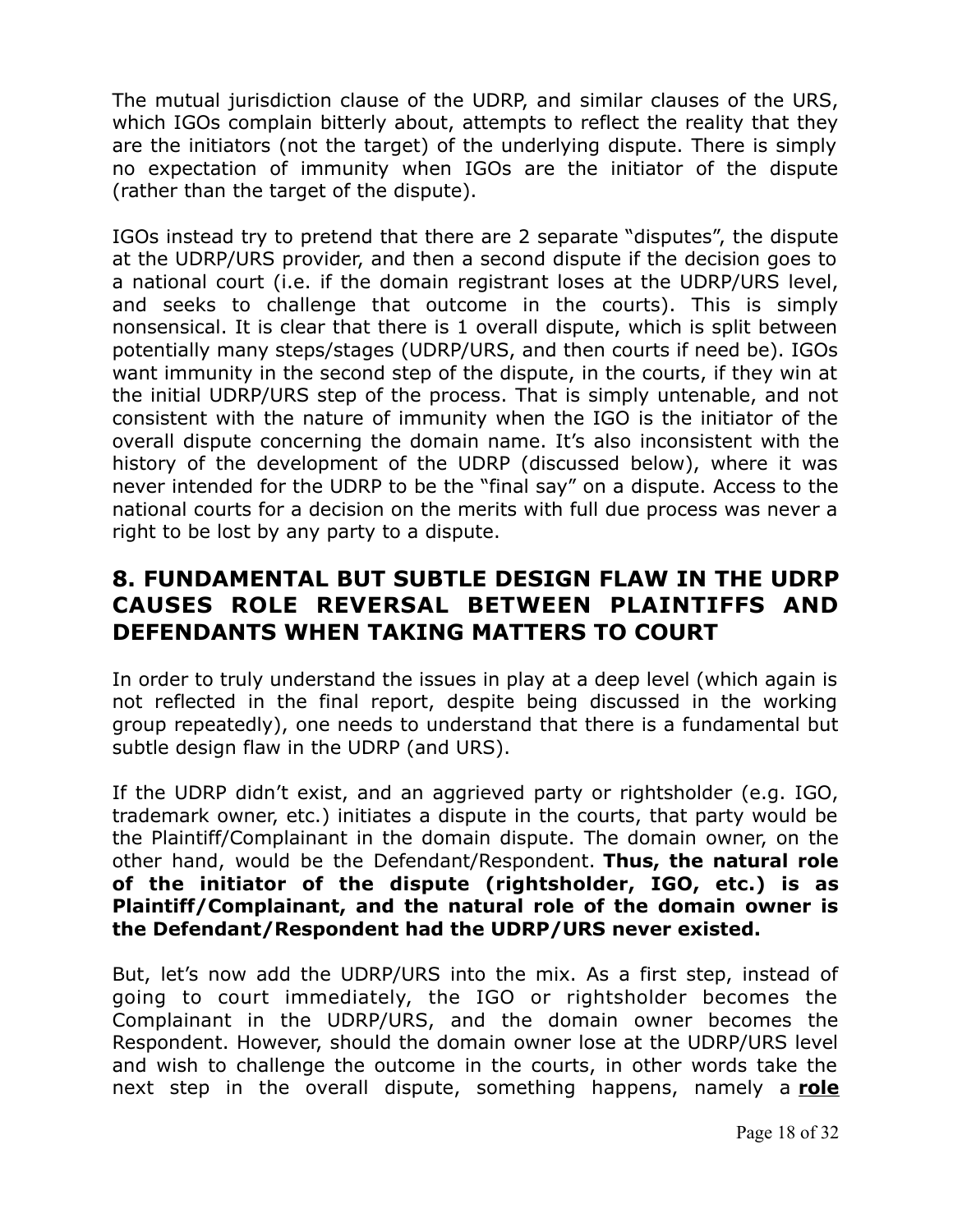**reversal**. In that second step of the overall dispute, now at the courts, the domain owner is the Plaintiff/Complainant, and the IGO or rightsholder is the Defendant/Respondent. **The natural role of the initiator of the dispute,** as discussed in the prior paragraph, should be the **Plaintiff/Complainant, but is now the Defendant/Respondent. Similarly, the natural role of the domain name owner should be Defendant/Respondent, but is now Plaintiff/Defendant.**

It might seem to some that party A suing party B is exactly the same as party B suing party A, if the underlying dispute hasn't changed. However, **it turns out that there can be subtle differences under the law**. **Party A suing party B is not identical under the law to party A suing party B.** Those subtle differences can cause enormous unintended **consequences, and that is why the IGO PDP working group spent considerable time on Recommendation #5, as it is one of the "edge cases" where that subtle difference can have an enormous impact.**

In the situation of the IGOs in particular, the role reversal means that as a Defendant/Respondent in the court case, they might attempt to assert an immunity defense, an argument that would be **impossible** for them to have raised had they been the Plaintiff/Complainant from the start in the courts (their natural role, had the UDRP/URS not existed). In other words, the existence of the UDRP/URS step as a stage in the overall dispute could interfere with a domain registrant's fundamental and natural rights (had the UDRP/URS never existed) to have the matter decided in the courts.

Now, the courts could (and probably would in most cases) find that the mutual jurisdiction clause in the UDRP/URS constitutes a waiver of immunity, in which case there's no actual interference. But, a court could in theory find that the mutual jurisdiction clause doesn't constitute a waiver of immunity, and find that the court thus could not hear the underlying merits of the case. This latter theoretical possibility, an unintended "**quirk of process"**, is **corrected by Recommendation #5, by simply placing the two parties (the IGO and the domain registrant) back in the exact same positions they would have been had there not been that "role** reversal" at the UDRP/URS step that switched the **Plaintiff/Defendant roles**. The IGO could then proceed with the court case as Complainant, at their discretion.

As it turns out, the potential unintended consequences of the role reversal are not limited to the IGO immunity scenario. It turns out that in the UK jurisdiction, courts are finding that domain name registrants lack a "cause of action" to initiate a dispute that challenges a UDRP/URS outcome. This was discussed in the IGO PDP as the other major "edge case", and was also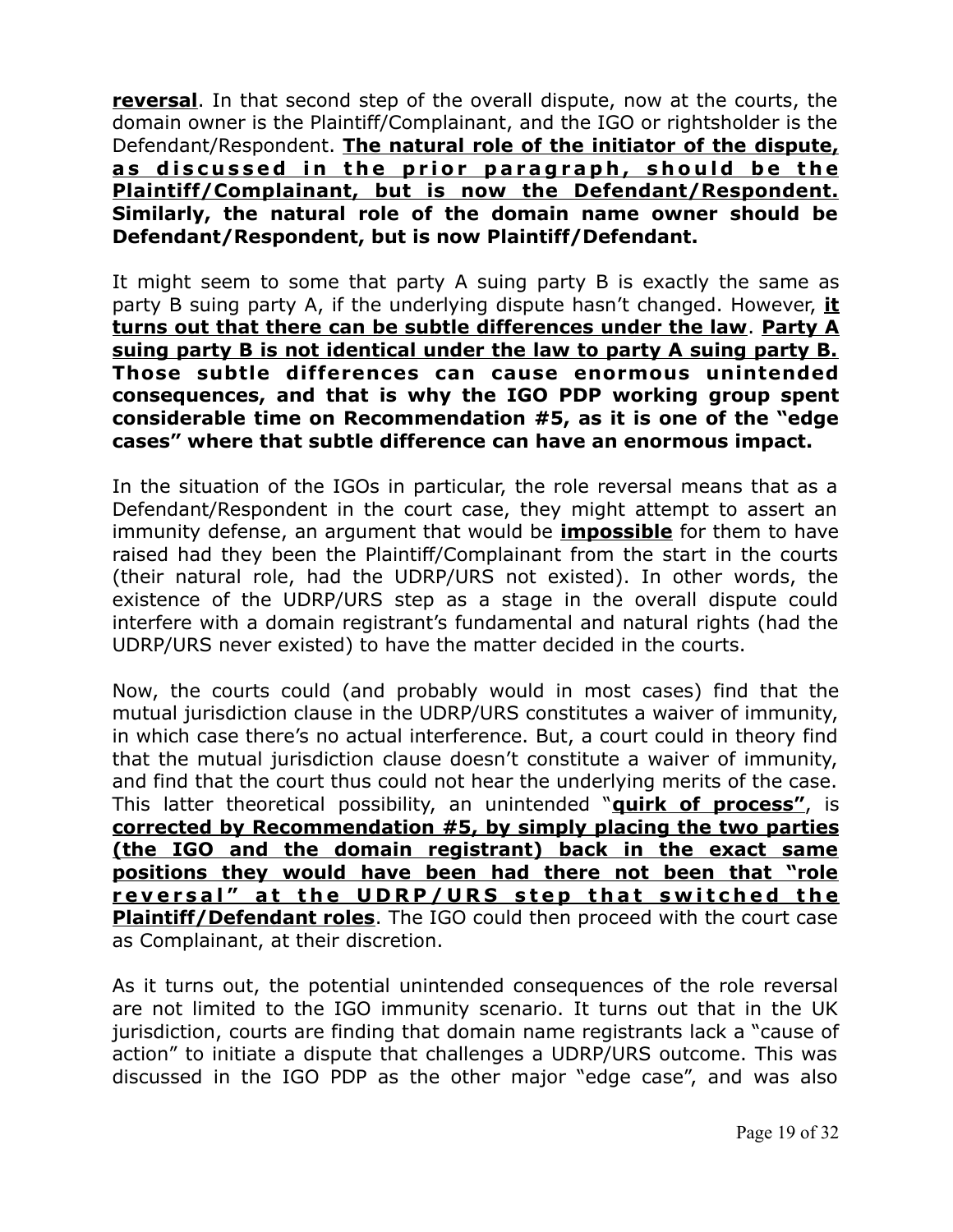discussed in more detail in the RPM PDP, see:

<https://mm.icann.org/pipermail/gnso-rpm-wg/2018-October/003386.html>

and related threads, where various UK court decisions are cited. Mr. David Maher also wrote an excellent article on CircleID on this issue:

http://www.circleid.com/posts/20180103 the udrp and judicial review/

As you'll see in the next section, that "cause of action" issue was actually intended to be fixed by the mutual jurisdiction clause of the UDRP at the time it was designed in the late 1990s, but it turns out that that was not a perfect solution, and thus these unintended consequences of the role reversal exist.

Because these two edge cases have the same root cause, this was one of the arguments for creating a global solution to both issues within the RPM PDP, i.e. this was Option #4 in the discussions of Recommendation #5 (see pages 20-21 of the Final Report), but yielded "STRONG SUPPORT BUT SIGNIFICANT OPPOSITION". The people who were opposed to Option #1 now want a chance to change the outcome by revisiting the entire debate within the RPM PDP, even though that debate was fully considered and resulted in a clear CONSENSUS for Option #1. At the time, they (including Ms. Forrest, as Chair of the GNSO Council) strongly advocated for a decision by the IGO PDP, instead of "punting" it to the RPM PDP, but now that their preferred option was rejected, they are singing a different tune and want to revisit it again in a venue where they can call the shots, exclude participation from those who have invested 4 years understanding the issues, and are able to capture the process. They falsely claim capture in the IGO PDP, falsely accusing others of what they themselves are trying to accomplish through their backchannel sabotage of ICANN processes. In their world, there is no closure on any issue, unless they get their way, and they will constantly relitigate properly decided issues until they get what they want. That is unacceptable.

In a later section of this document, I'll examine whether it's possible to design a version of the UDRP/URS that doesn't have this fundamental design flaw with the role reversal, and it turns out that the answer is YES, it can be done!

#### **9. HISTORICAL GRAND BARGAIN WHICH REQUIRES ACCESS TO THE COURTS FOR A DECISION ON THE MERITS WAS THE FOUNDATION OF THE UDRP, WHICH SOME WANT TO UNDERMINE**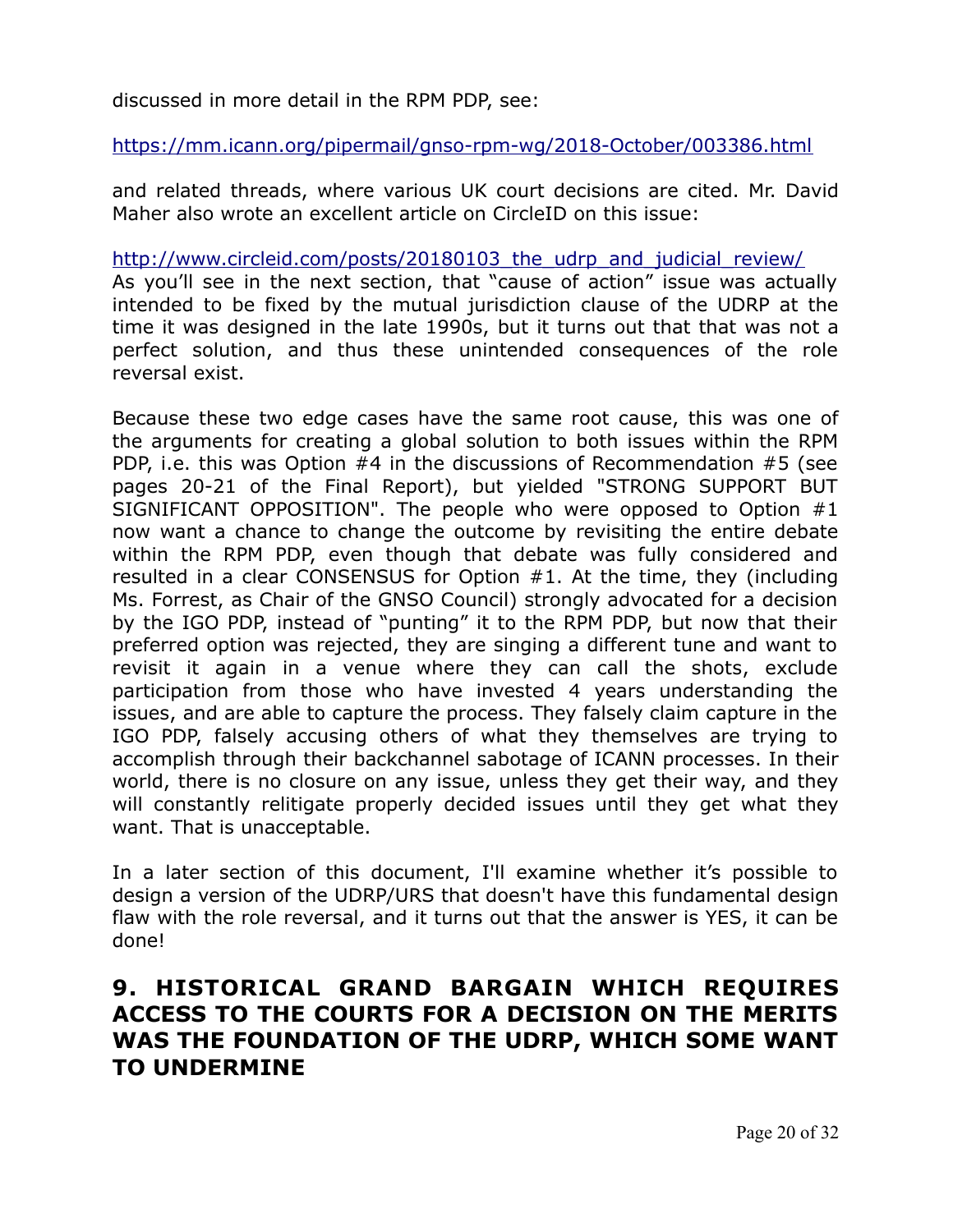It's crucial to have studied the origins of the UDRP, to understand consensus Recommendation #5, yet none of what follows is in the Final Report or in subsequent documents provided to Council.

Some folks, like Mr. Corwin, have even attempted to rewrite history, claiming that:

<https://mm.icann.org/pipermail/gnso-rpm-wg/2018-October/003424.html>

The UDRP system cannot provide judicial review, it can merely step back when either party invokes relevant national law in which it has a right of action, whether that occurs before, during, or after the UDRP – and it does so. **Providing access to relevant law in various jurisdictions in which a domain registrant has a right of action is a task of industry trade and cyber-rights groups.** [emphasis added]

and

**We simply disagree on what the "bargain" was when the UDRP was established. It was a guarantee that available legal rights would be respected and be superior to the UDRP, not a guarantee that they would be available – and certainly there was no understanding that a domain registrant would be immune from a UDRP if the relevant mutual jurisdictions failed to provide adequate legal rights or associated cause of action. The cure for this situation is an expansion of domain registrant rights or causes of actions in jurisdictions where they are now lacking – or, in the alternative, discussion of an internal appeals process when such rights are unavailable.** [emphasis added]

These statements were on the RPM PDP mailing list, when the topic came up, which informs his views on the related question in the IGO PDP on access to the courts (that was the context of the thread, as I put forth various solutions related to access to the courts).

Mr. Corwin, and the views of others working to sabotage the PDP's recommendation #5, are completely wrong and at odds with the history of the UDRP, as documented at:

<https://www.icann.org/resources/pages/schedule-2012-02-25-en>

[https://www.icann.org/resources/unthemed-pages/white-paper-2012-02-](https://www.icann.org/resources/unthemed-pages/white-paper-2012-02-25-en) [25-en](https://www.icann.org/resources/unthemed-pages/white-paper-2012-02-25-en)

"The proposals were designed to provide trademark holders with the **same rights** they have in the physical world, to ensure transparency, and to guarantee a dispute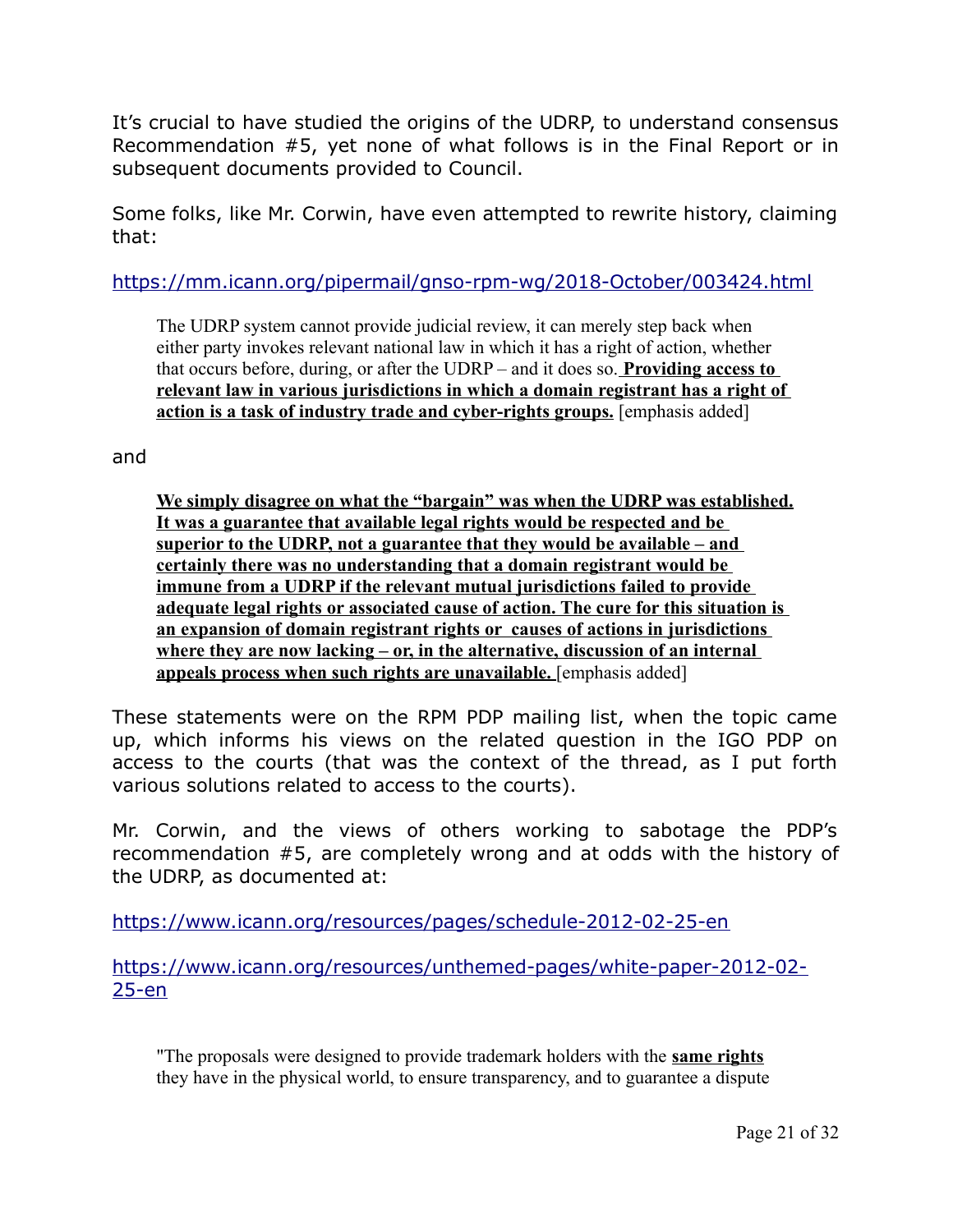resolution mechanism **with resort to a court system**. [emphasis added]

Notice the "same rights" and "with resort to a court system" language. It can't get much clearer than that. Recommendation #5 provides exactly that, the same rights and resort to the court system.

The White Paper goes on to say:

Further, it should be clear that whatever dispute resolution mechanism is put in place by the new corporation, that mechanism should be directed toward disputes about cybersquatting and cyberpiracy and not to settling the disputes between two parties with legitimate competing interests in a particular mark. **Where legitimate competing rights are concerned, disputes are rightly settled in an appropriate court**. [emphasis added]

Again, Recommendation #5 accomplishes that, by ensuring that it is up to the appropriate courts to decide on the merits. IGOs ignore these facts, and are happy to instead push for binding arbitration in unaccountable kangaroo arbitration panels as being "good enough" for registrants.

The issues surrounding access to the courts for a decision on the merits was well understood at the time the UDRP was created nearly 20 years. Section 4(k) of the UDRP and the corresponding URS rules were an attempt to accomplish that, but they are not entirely effective (Recommendation #5 fixes this).

Indeed, if one goes to the Staff report at the time:

#### <http://archive.icann.org/en/meetings/santiago/udrp-staff-report.htm>

"DNSO Recommendation 4(b): The need to address the situation wherein a domain name registrant who has been unsuccessful in the ADR process is effectively prevented from "appealing" the result in a court due to the absence of a cause of action in contract, tort, regulation, statute or constitutional right. It was noted that there is an imbalance in the WIPO process in that an unsuccessful complainant will always be able to judicially challenge an ADR result by virtue of the jurisdiction of the registry being imposed over the dispute by the WIPO Report;

Staff Suggestion on DNSO Recommendation 4(b): The staff agrees that **both registrants and challengers should have equal opportunities to "appeal" an outcome of the administrative dispute-resolution procedure**. Some commentators have suggested that the DNSO-recommended **proposal would afford challengers significantly superior "appeal" rights**. The staff notes that t**his result would be a clearly unintended consequence of the DNSO proposal. The staff believes that this concern can and should be fully addressed in the implementation of the**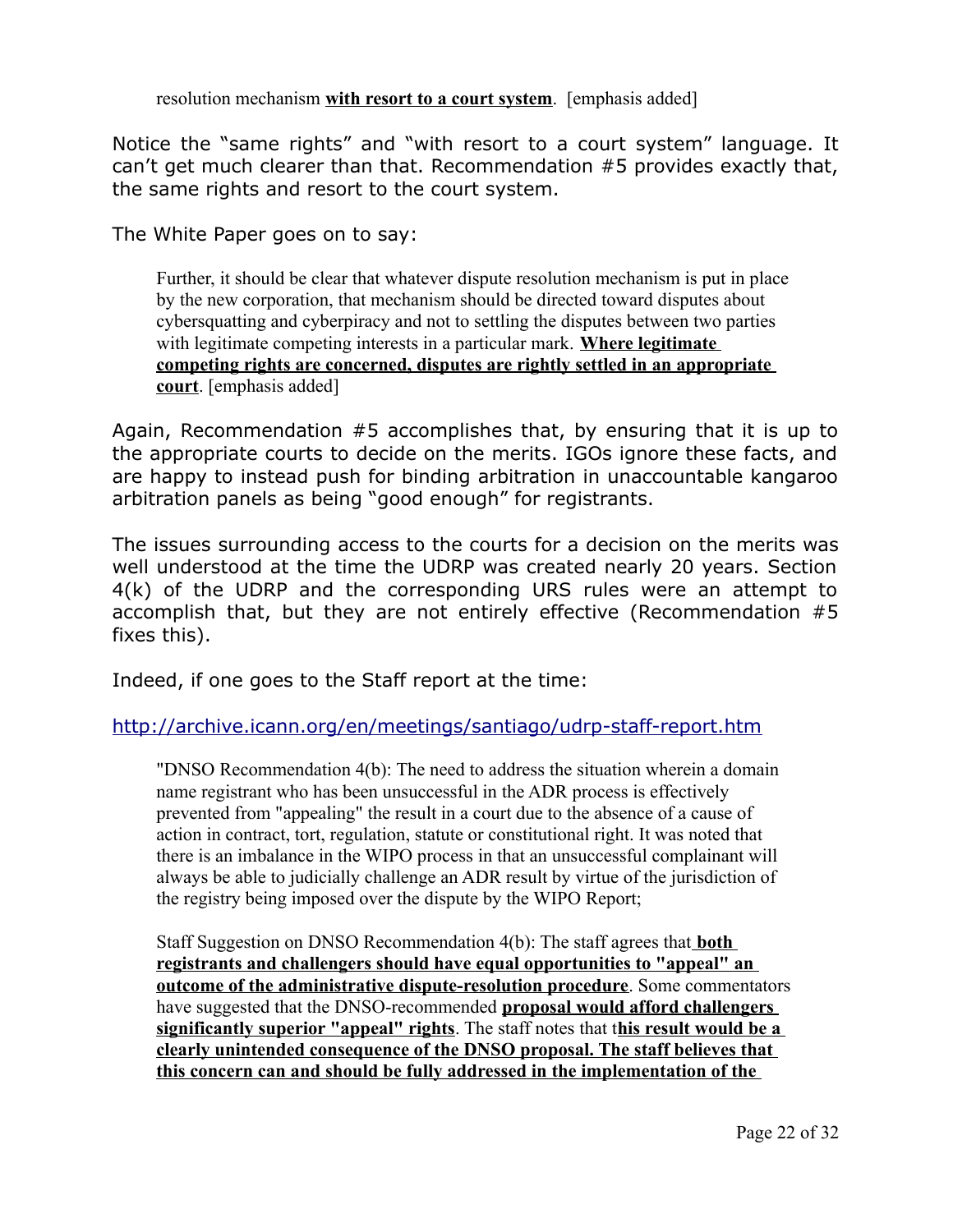**dispute-resolution policy, which should explicitly negate this possibility**. [emphasis added]

The possible inability to have the access to the courts for a decision on the underlying merits due to immunity issues for IGOs was another "unintended consequence", which would be fully corrected by the Consensus Recommendation #5.

Furthermore, to understand the development of UDRP's Section 4(k), see:

#### <http://www.dnso.org/dnso/notes/19990729.NCwga-report.html>

The **need to address the situation wherein a domain name registrant who has been unsuccessful in the ADR process is effectively prevented from appealing** the result in a court due to the **absence of a cause of action** in contract, tort, regulation, statute or constitutional right. It was noted that there is **an imbalance in the WIPO process** in that an unsuccessful complainant will always be able to judicially challenge an ADR result by virtue of the jurisdiction of the registry being imposed over the dispute by the WIPO Report.

One suggested **solution to this problem** which WG-A agrees merits further consideration, is the requirement that a complainant enter into a contract with the registrant (or the arbitral institution in a jurisdiction that recognizes third party beneficiary agreements) as a condition of initiating ADR, that provides for consent to be sued in the jurisdiction where the registrant is ordinarily resident, and in the jurisdiction where the subject registrar is located (assuming both parties do not agree to voluntarily contract out of the right to subsequent litigation).

So, in other words, Consensus Recommendation #5 is entirely consistent with the history and purpose of the UDRP, and fixes issues that were not anticipated correctly by the current existing policy.

Recommendation #5 puts both parties back in the same legal position they'd be had the UDRP/URS not taken place (which interfered with the access to the courts to render a final decision on the matter), to ensure that it's the courts that have the final say on the merits of a dispute, without interference by ICANN or its policies. It makes sure that ICANN is not granting either side any better outcome or rights from the UDRP/URS than exists in the real courts. In other words, Recommendation #5 ensures that both the IGO and the domain name registrant have the outcome determined by the courts, as was expressly desired in the development of the UDRP (which the URS is modeled on).

Everything put forward by the IGOs, in trying to discredit the PDP's final report, is an attempt by IGOs to create a process that would give them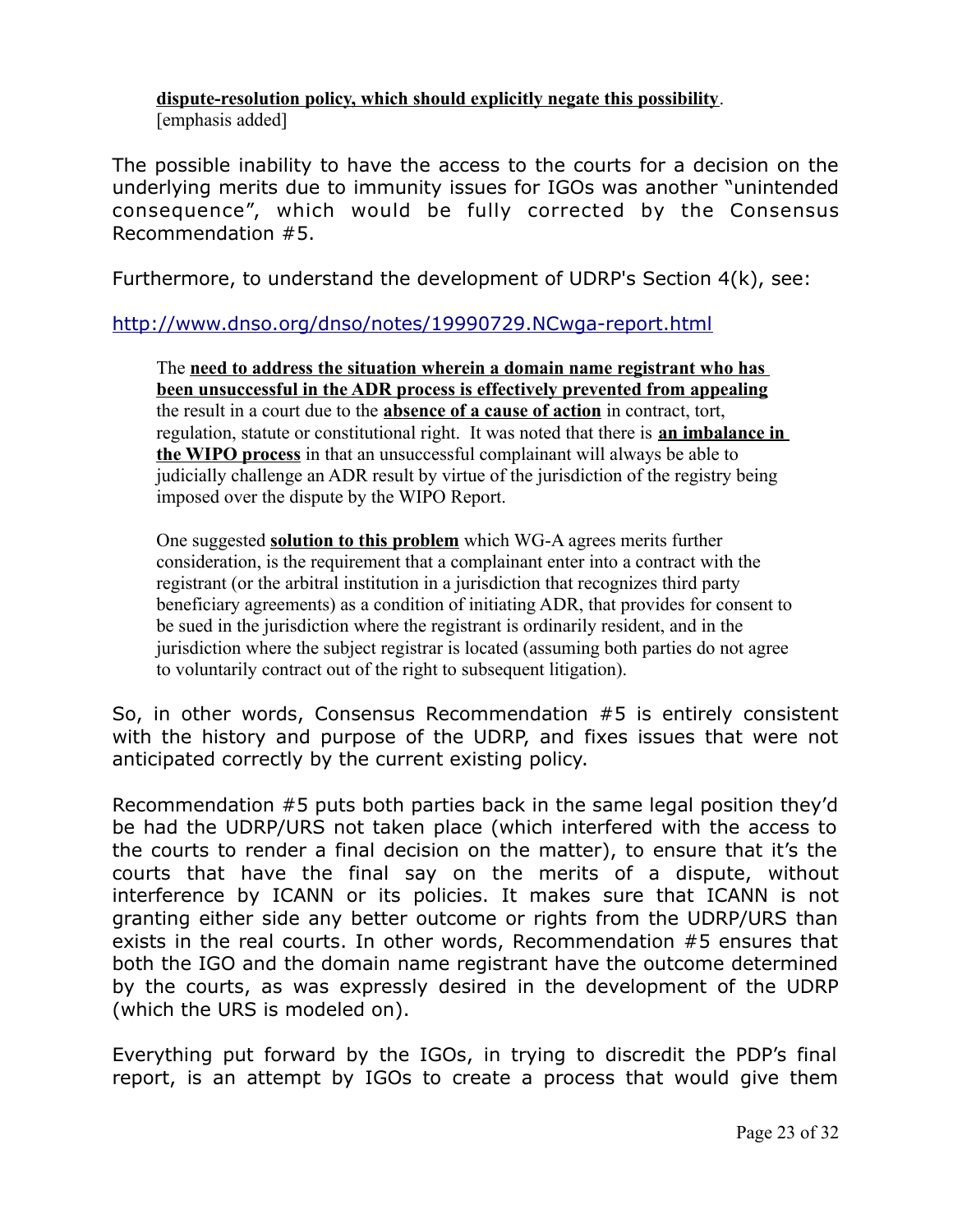better outcomes and better rights than exist in real national courts and under national laws. They want an uneven playing field, one that advantages themselves to the detriment of others. Those attempts should be vehemently opposed (which the Consensus accomplished), as otherwise it would mean ICANN would be creating its own "**new law**", rather than creating policies that are consistent with **existing** laws of nations.

## **10. IT IS POSSIBLE TO REDESIGN THE UDRP/URS WITHOUT THE ROLE REVERSAL FLAW**

At a very late stage of the IGO PDP, in June 2018, too late for the working group to really consider, I discovered that an elegant solution exists which completely eliminates the role reversal flaw discussed above. This was posted to the mailing list on June 7, 2018:

<https://mm.icann.org/pipermail/gnso-igo-ingo-crp/2018-June/001226.html>

which documented a procedure within the rules of the "Civil Resolution Tribunal"" an online tribunal that handles small claims and strata (condominium) disputes in the British Columbia, Canada.

In particular, they have a "Notice of Objection" system as their appeal mechanism:

If you disagree with the CRT's final decision on a small claims matter, including a default decision, you can pay a fee and file a Notice of Objection with the CRT. The Notice of Objection must be filed within 28 days after a party receives a CRT decision. The CRT cannot issue an order in a small claims dispute until the deadline for filing a Notice of Objection expires. **If a Notice of Objection is filed, the CRT decision is not enforceable. If any party wants to continue any of the claims that were included in the dispute, that party must file a Notice of CRT Claim in the BC Provincial Court.** [emphasis added]

Essentially, if one pays the appropriate fees and files a "Notice of Objection", the decision is not enforceable, and further court action (in an established offline court) would be required.

In a UDRP/URS context, this means that there'd be no reversal of the roles of plaintiff/defendant in the court, compared with the complainant/respondent in the UDRP/URS procedure. Thus, the "edge case" involving IGOs discussed in section 8 above, where an IGO can become a defendant in the courts due to the role reversal and attempt to assert immunity, simply doesn't exist under the Notice of Objection. Instead, the IGO would continue to have their "natural role" as Complainant in the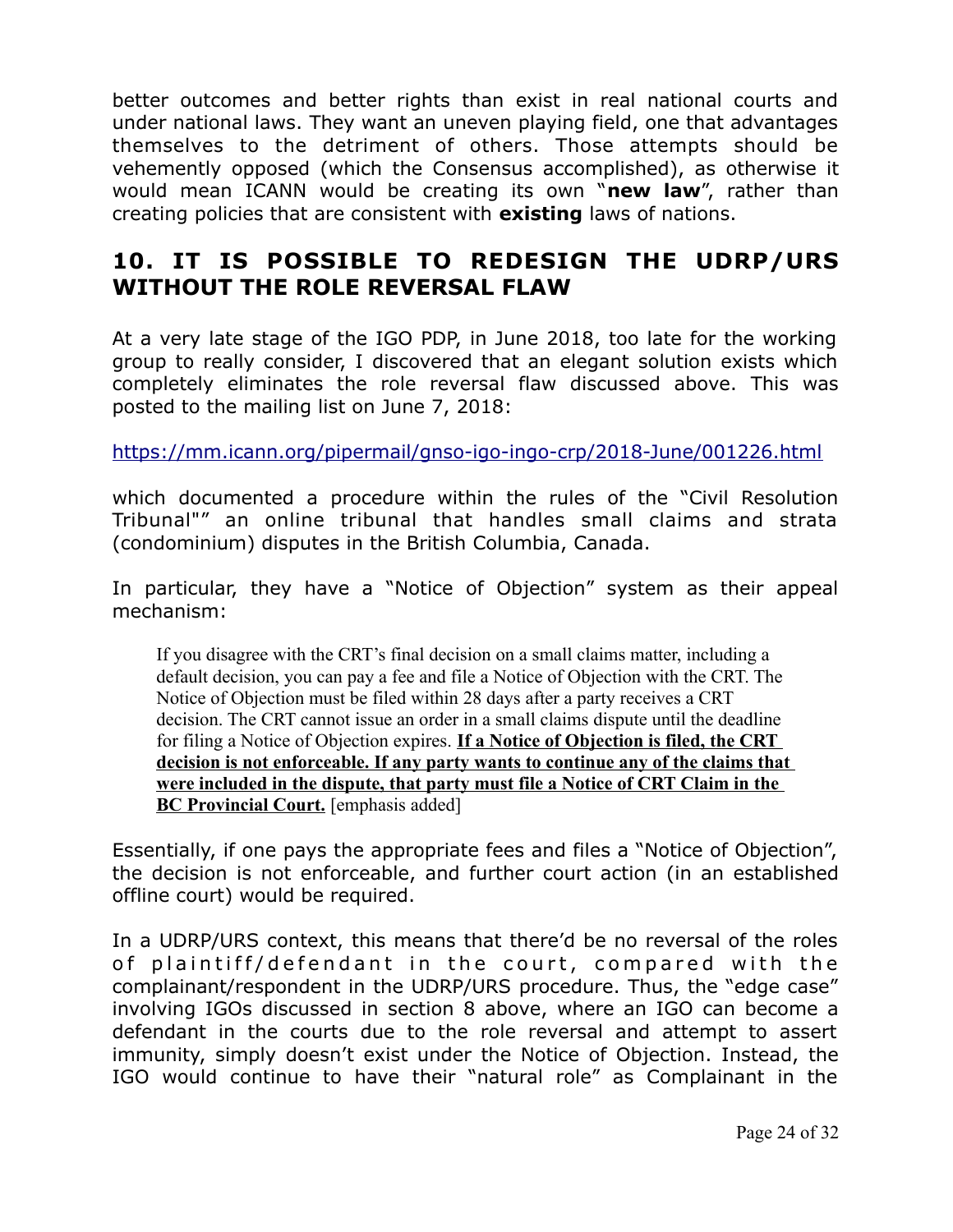courts, as is the case had the UDRP/URS never existed.

The UK lack of "cause of action" issue mentioned above in section 8, caused by the role reversal, also doesn't arise, as the trademark holder would be the complainant in the court case (if the UDRP/URS decision became not enforceable).

Furthermore, to prevent "gaming" of the notice of objections, various court costs can be assessed in the courts later on, if the party who filed the notice of objection did no better in the courts:

If the **person who filed the Notice of Objection does not have a better outcome** in the BC Provincial Court than in the CRT's decision, the BC Provincial Court may **order that party to pay a penalty to the other party** [emphasis added]

This is a far more elegant solution to the problem, and I also formally proposed it within the RPM PDP, see:

[https://community.icann.org/download/attachments/93126760/URS-](https://community.icann.org/download/attachments/93126760/URS-Proposal-18.pdf?api=v2)[Proposal-18.pdf?api=v2](https://community.icann.org/download/attachments/93126760/URS-Proposal-18.pdf?api=v2)

(although some folks are trying to kill off these proposals before the public can even comment on them, continuing their back channel sabotage, as d i s c u s s e d at [https://freespeech.com/2019/08/05/misuse-of-icann-pdp](https://freespeech.com/2019/08/05/misuse-of-icann-pdp-chair-position-to-relitigate-working-group-decisions/)[chair-position-to-relitigate-working-group-decisions/](https://freespeech.com/2019/08/05/misuse-of-icann-pdp-chair-position-to-relitigate-working-group-decisions/) )

I personally put out an olive branch directly by email to Mr. Passaro of the OECD to raise this as a possible solution, and we did have fruitful discussions. I strongly believe that this could form the basis for a global solution, and I didn't invent it --- it's modeled on a procedure created by others in an established legal system. While IGOs are obviously trying to convince ICANN to tilt the scales in their favour by creating an uneven playing field that advantages them, this "Notice of Objection" system keeps things entirely neutral for all sides, and recognizes that ICANN isn't the place to create "new law", but instead it is the national courts that have supremacy. For IGOs, there's a particular advantage in that there would not need to be a "mutual jurisdiction" clause at the time of the filing of a UDRP/URS, because it's no longer necessary. i.e. the Notice of Objection means the decision is unenforceable, so then it's entirely up to the IGO to decide whether they wish to pursue the dispute in court (as the initiator of the court action). IGOs wouldn't have to risk others dragging them into a court via the inherent waiver of immunity from the current mutual jurisdiction clause, in other words.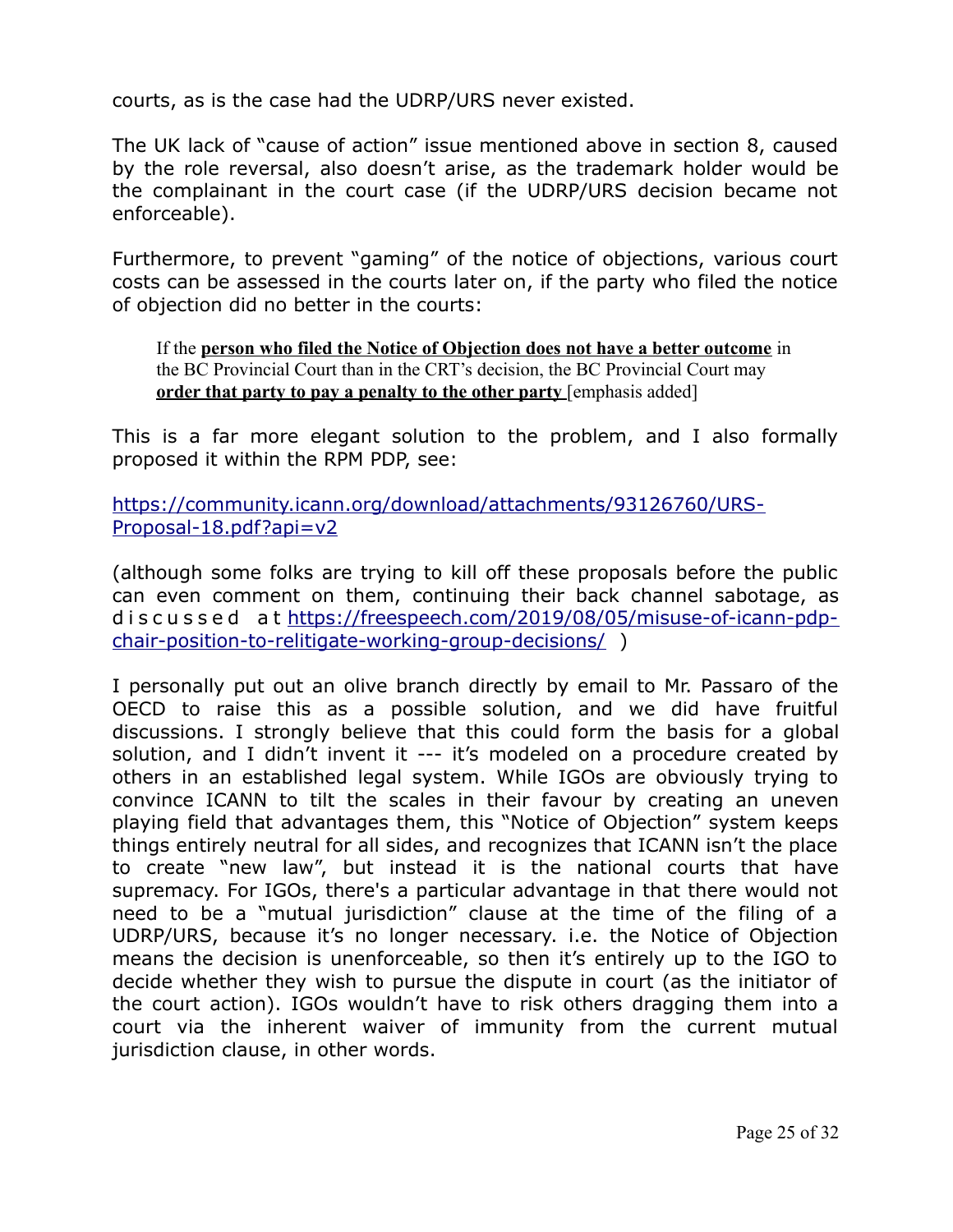Mr. Passaro's main concern appared to be the potential "gaming" by a malevolent domain owner (i.e. a true fraudster), if the cost of the "Notice of Objection" was too small. But, I believe a suitable figure could be determined that would fully address his concerns (on the order of several thousand dollars at risk -- it cannot be free, to ensure that potential legal costs are also covered if the objector simply doesn't show up to defend in court).

When it comes down to it, real fraudsters (those who engage in phishing, spam, etc.) will never show up in court, or want to go to court -- they'd simply be arrested by authorities if they did so. It's those with valuable and desirable domain names who would want to challenge adverse UDRP/URS outcomes in court, and it happens far more than IGOs (especially WIPO) care to admit, e.g. with the IMI.com and ADO.com disputes:

ADO.com:

<https://www.wipo.int/amc/en/domains/search/text.jsp?case=D2017-1661>

[http://www.circleid.com/posts/20180301\\_ica\\_statement\\_on\\_adocom\\_udrp\\_](http://www.circleid.com/posts/20180301_ica_statement_on_adocom_udrp_decision_overreaching_panelists/) [decision\\_overreaching\\_panelists/](http://www.circleid.com/posts/20180301_ica_statement_on_adocom_udrp_decision_overreaching_panelists/)

<https://domainnamewire.com/2019/01/10/ado-com-domain-dispute-settled/>

3-0 in favour of complainant at WIPO, but which settled completely in favour of the domain name owner when it went to the courts.

IMI.com: <https://www.adrforum.com/domaindecisions/1753342.htm>

[https://domainnamewire.com/2019/06/25/jury-overturns-horrible](https://domainnamewire.com/2019/06/25/jury-overturns-horrible-cybersquatting-decision-for-imi-com/)[cybersquatting-decision-for-imi-com/](https://domainnamewire.com/2019/06/25/jury-overturns-horrible-cybersquatting-decision-for-imi-com/)

[https://domainnamewire.com/2019/08/12/heres-the-crazy-story-from-the](https://domainnamewire.com/2019/08/12/heres-the-crazy-story-from-the-imi-com-cybersquatting-trial/)[imi-com-cybersquatting-trial/](https://domainnamewire.com/2019/08/12/heres-the-crazy-story-from-the-imi-com-cybersquatting-trial/)

The IMI.com dispute went to a jury, which completely overturned the panel decision at NAF, correcting a huge injustice.

These are the kinds of cases that IGOs are arguing should not be available to be appealed to the courts, and that position is dangerous and selfserving. IGOs want a license to commit reverse domain name hijacking, stealing valuable domain names, by preventing these cases from going to the courts for full hearing on the merits with all the protections of due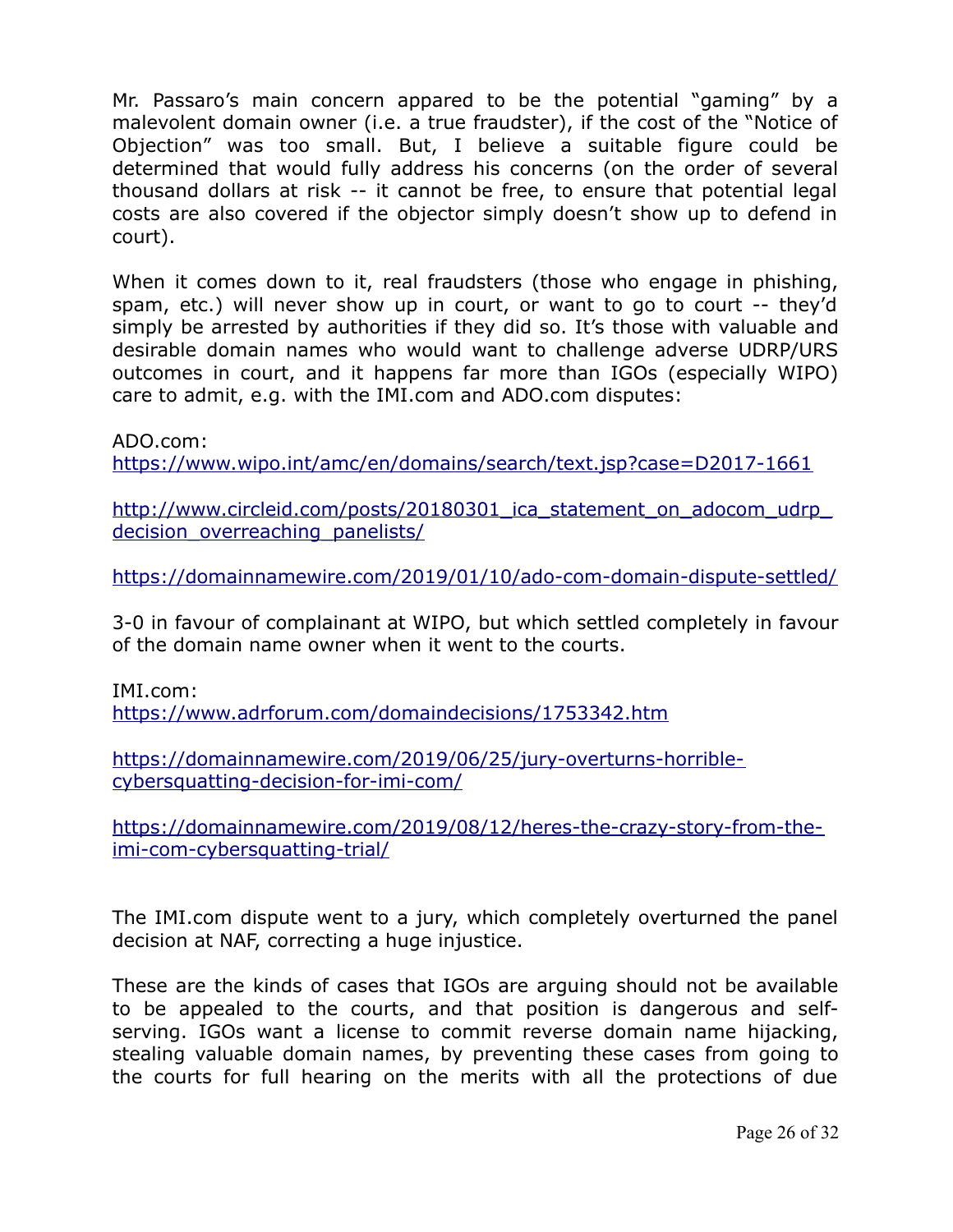process that only courts can provide.

Folks like INTA and Mr. Corwin put forth the proposition that arbitration (made up of many of the same individuals who currently issue incorrect decisions that are overturned by courts) is a "good enough" solution, but a faulty solution like the one they advocate is no solution at all. All arbitration would do is allow for a system that is already biased in favour of trademark holders and complainants to go unchecked by the courts, as noted above by Ms. Seltzer. Court access is essential in order to ensure that a truly neutral venue operated with full due process exists (discovery, cross-examination, rules of evidence, etc), which also has multiple levels of appeals (e.g. in Canada, one can appeal to provincial courts of appeal, and even the Supreme Court of Canada) for the most contentious disputes.

A balanced notice of objection system would deter fraudsters from ever sending disputes to the courts, but would not prevent legitimate disputes, like those above, from being decided by national courts. In the eyes of IGOs, though, there are no legitimate cases that ever deserve the protections of court access -- their position is untenable.

If one really thinks about matters deeply, the only scenario that an IGO should be concerned about is where they have brought a UDRP/URS dispute that is **not meritorious**, which is decided incorrectly by the panel, and which the registrant (rightly) wishes to have determined via the courts. (A scenario where the registrant **loses** in court on the merits doesn't harm the IGO.)

Only a scenario where the registrant **wins** in court would harm the IGO. **That's exactly the scenario where the IGO (like any other party to a dispute) indeed should be harmed, where they initiated an unmeritorious claim, and ultimately lost.** ICANN should not be interfering with this natural outcome, which exists for all parties to disputes. **IGOs are not so "special" that they should be able to initiate disputes with complete impunity, when those cases are not meritorious.**

#### **11. IGOs ROUTINELY MAKE FALSE AND MISLEADING STATEMENTS TO SUPPORT THEIR FAULTY POSITIONS**

It's no secret that IGOs have been at this for over 15 years, as discussed above. Their tactics, though, should not be respected, as they **routinely make false and misleading statements to support their faulty positions**. It appears that they believe that repeating a false statement over and over again will convert it into the truth. Or perhaps they hope that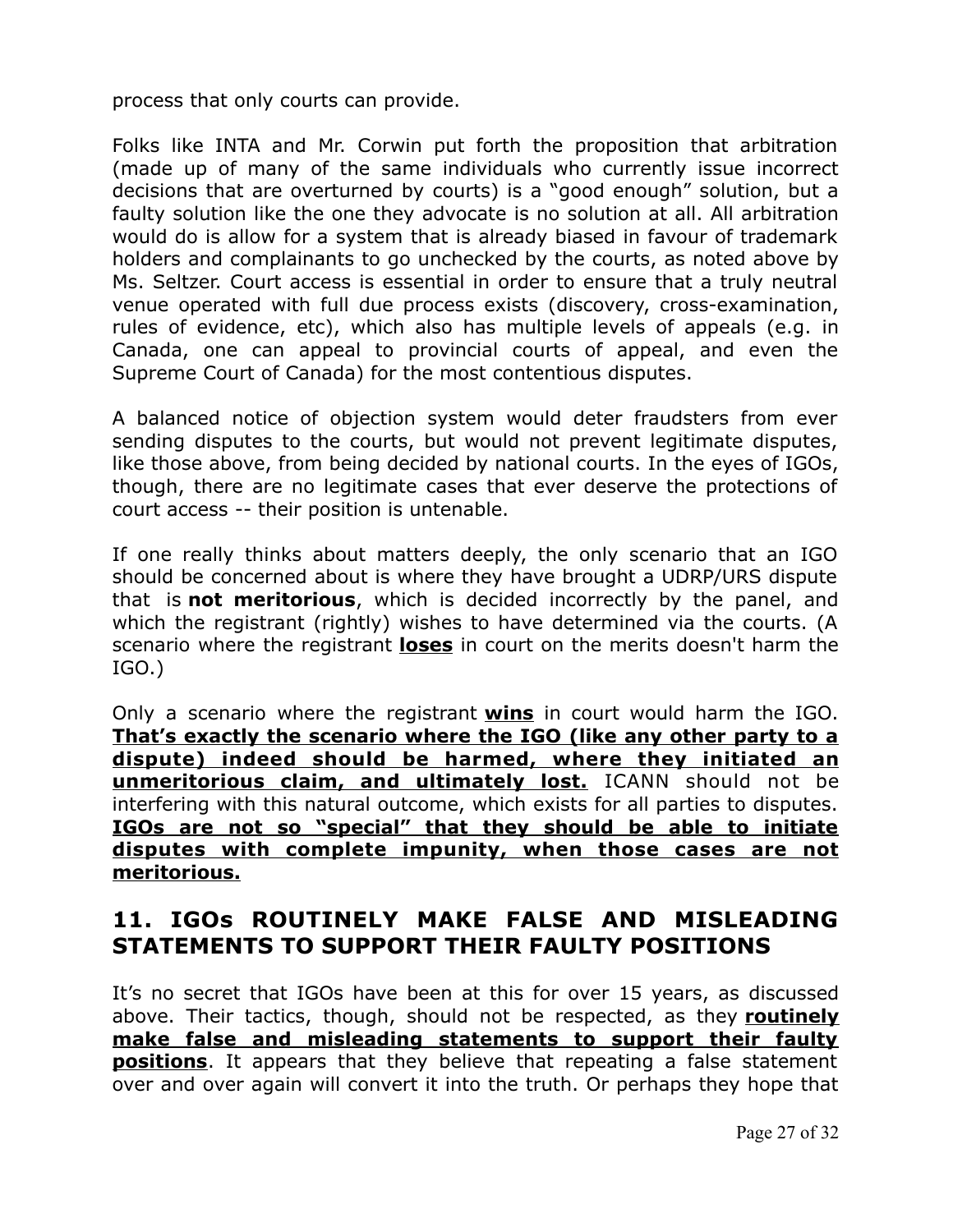those who know the truth will stop rebutting their arguments, so that they can get their way through "exhaustion" of their opponents. 15 years is a long time, especially given that the facts and the law that undermine all of their arguments have never changed.

For instance, IGOs routinely state that the current UDRP rules "prevent" them from using it.

<https://mm.icann.org/pipermail/discussion-igo-rc/2017-May/000156.html>

As we have discussed at length, the mutual jurisdiction provision of the UDRP in fact **prevents IGOs from using the UDRP**. [emphasis added]

That is simply wrong, as has been pointed out repeatedly to them, and easily disproven. The Final Report documents a number of cases brought by IGOs.

Indeed, several IGOs—including the International Mobile Satellite Organization (INMARSAT), the International Bank for Reconstruction and Development (IBRD), and the Bank for International Settlement (BFIS)—have prevailed in UDRP complaints.5

5 Respectively, in International Mobile Satellite Organisation and Inmarsat Ventures Limited (formerly known as Inmarsat Holdings Limited) v. Domains, EntreDomains Inc. and Brian Evans, D2000-1339 (WIPO Nov. 30, 2000); International Bank For Reconstruction and Development d/b/a The World Bank v. Yoo Jin Sohn, D2002- 0222 (WIPO May 7, 2002); and Bank for International Settlements v. BFIS, D2003- 0984 (WIPO March 1, 2004), Bank for International Settlements v. BIS, D2003-0986 (WIPO March 2, 2004), Bank for International Settlements v. James Elliott, D2003- 0987 (WIPO March 3, 2004), Bank for International Settlements v. G.I Joe, D2004- 0570 (WIPO (Sept. 27, 2004), Bank for International Settlements v. BIS, D2004- 0571 (WIPO Oct. 1, 2004), and Bank for International Settlements v. Fortune Nwaiwu, D2004-0575 (WIPO Oct. 1, 2004). A few other matters are catalogued in the Index of WIPO UDRP Panel Decisions,

<http://www.wipo.int/amc/en/domains/search/legalindex/>, as involving IGOs. In one, involving the European Monitoring Centre for Drugs and Drug Addiction (EMCDDA), a decentralized agency of the European Union, the complaint was denied due to its failure to establish rights to marks or services. European Monitoring Centre for Drugs and Drug Addiction (EMCDDA) v. Virtual Clicks / Registrant ID:CR36884430, Registration Private Domains by Proxy, Inc., D2010-0475 (WIPO July 7, 2010). In another, involving UNITAID, an IGO hosted by the World Health Organization (WHO), trademark rights were assigned by a fiduciary agreement to a private enterprise, which registered them on behalf of the WHO and UNITAID. Lenz & Staehelin Ltd v. Christopher Mikkelsen, D2012-1922 (WIPO Jan. 8, 2013). [pp. 118-119 of final report, and footnote 5]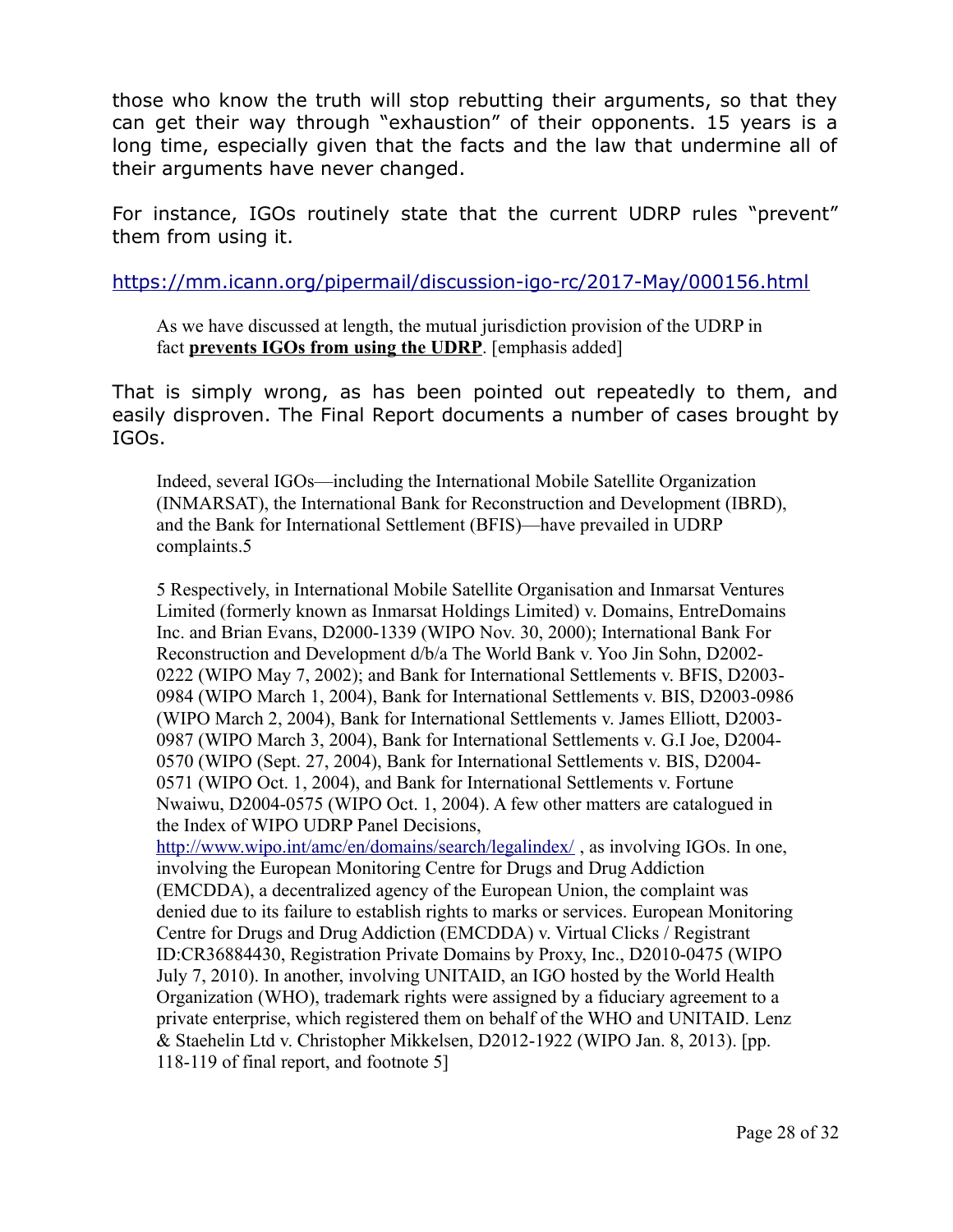At ICANN 60 (after those cases above had already been published in a prior report), Mr. Brian Beckham of WIPO openly made false statements concerning the number of disputes involving IGOs:

[https://icann60abudhabi2017.sched.com/event/CbFM/gnso-igo-ingo](https://icann60abudhabi2017.sched.com/event/CbFM/gnso-igo-ingo-curative-rights-protections-pdp-wg-face-to-face)[curative-rights-protections-pdp-wg-face-to-face](https://icann60abudhabi2017.sched.com/event/CbFM/gnso-igo-ingo-curative-rights-protections-pdp-wg-face-to-face)

[https://schd.ws/hosted\\_files/icann60abudhabi2017/67/Transcript%20IGO](https://schd.ws/hosted_files/icann60abudhabi2017/67/Transcript%20IGO%20INGO%20CRP%20Abu%20Dhabi%2001%20Nov.pdf) [%20INGO%20CRP%20Abu%20Dhabi%2001%20Nov.pdf](https://schd.ws/hosted_files/icann60abudhabi2017/67/Transcript%20IGO%20INGO%20CRP%20Abu%20Dhabi%2001%20Nov.pdf)

We were discussing the number of UDRP cases that had been brought by IGOs:

Philip Corwin: I just want to add to that. I note in a chat room that one of our working group members noted that there have been fewer than a dozen UDRPs filed by IGOs in the last 20 years. [p. 25]

(it was I who had pointed that out in the Adobe Connect chat room)

But Brian Beckham then falsely claimed that the number was actually only 2!

"Brian Beckham: Thank you. Brian Beckham from WIPO for the record. Just a small point of clarification, I think - I'm not on the chat, but this reference to less than a dozen, if my memory serves, **it was actually two cases** that have been identified over almost the past 20 years, for whatever that's worth, for historical context. **Correct, two.** [emphasis added]

This was clearly false, although he declared it "Correct", as anyone can count the number of cases from footnote 5 above (and Mr. Beckham was fully aware of that, having previously commented on a previous report which cited those cases).

IGOs will often claim that the assignee, licensee or agent "workaround" which we highlighted in the report is untested and unproven. This shows that even when working group members bent over backwards to attempt to help IGOs, that they slap working group members in the face and disrespect them. In fact, an IGO already tested such an approach, namely UNITAID:

<https://www.wipo.int/amc/en/domains/search/text.jsp?case=D2012-1922>

in a completely successful manner.

IGOs routinely overstate the protections afforded towards the marks they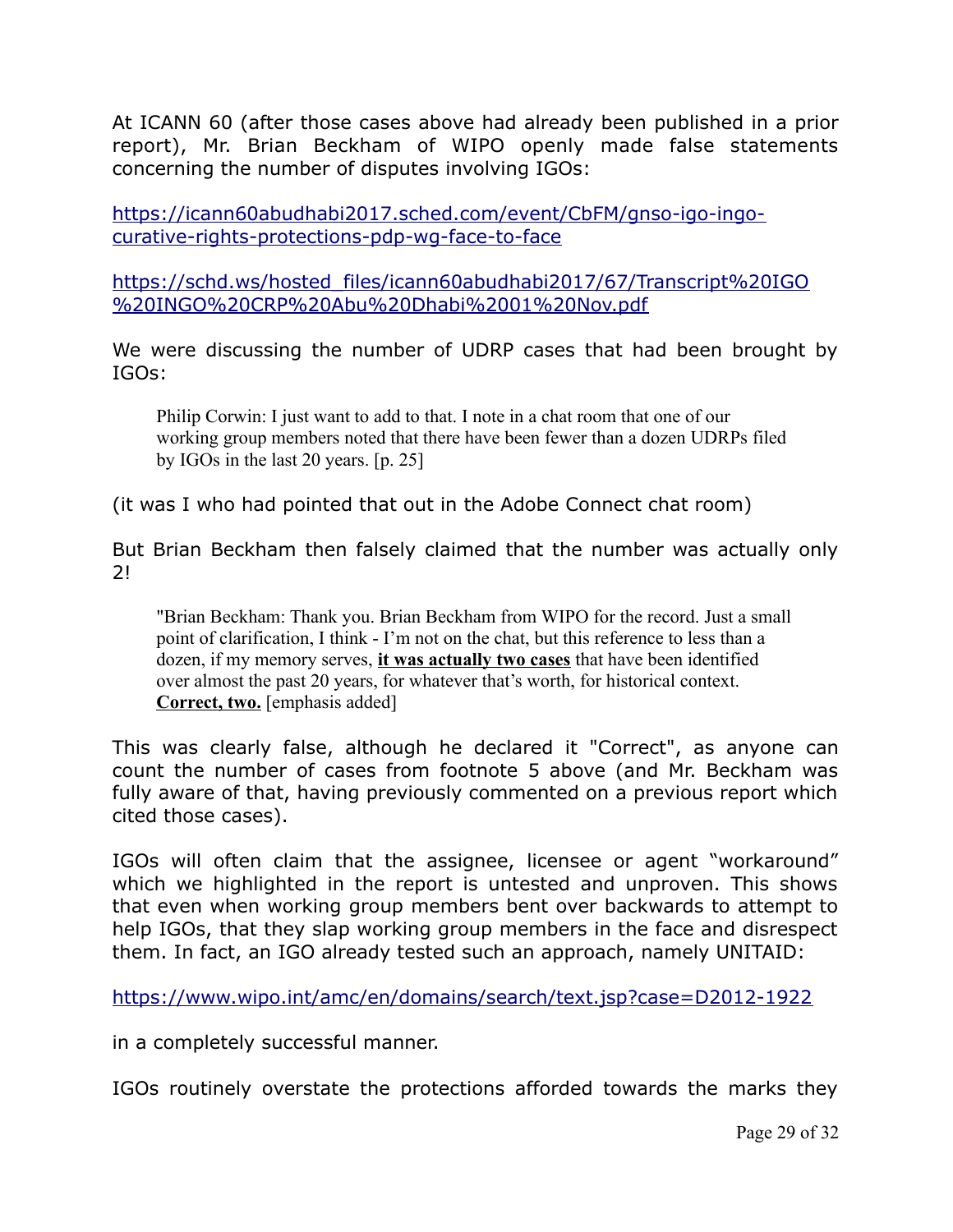use, either directly or through lies of omission. They don't believe in coexistence, but instead incorrectly assert that they have exclusivity over terms they use. They were even able to convince ICANN to create a reserved list where terms like "ECO" and "PAM" that have many competing uses are instead reserved and prevented from being used by any others as second-level domains via the reserved list. That was a completely unbalanced and wrong decision. The current list of reserved names can be seen at:

[https://www.icann.org/sites/default/files/packages/reserved](https://www.icann.org/sites/default/files/packages/reserved-names/ReservedNames.xml)[names/ReservedNames.xml](https://www.icann.org/sites/default/files/packages/reserved-names/ReservedNames.xml)

and has numerous short acronyms used by many entities. If you plug in any of those terms into databases like OpenCorporates.com, you'll find many legitimate competing uses throughout the world.

Often, IGOs will point to Article 6ter as the basis of their claims:

[https://www.wipo.int/article6ter/en/legal\\_texts/article\\_6ter.html](https://www.wipo.int/article6ter/en/legal_texts/article_6ter.html)

What they usually do is simply quote **the beginning of the text**:

(1) (a) The countries of the Union agree to refuse or to invalidate the registration, and to prohibit by appropriate measures the use, without authorization by the competent authorities, either as trademarks or as elements of trademarks, of armorial bearings, flags, and other State emblems, of the countries of the Union, official signs and hallmarks indicating control and warranty adopted by them, and any imitation from a heraldic point of view.

(b) The provisions of subparagraph (a), above, shall apply equally to armorial bearings, flags, other emblems, abbreviations, and names, of international intergovernmental organizations of which one or more countries of the Union are members, with the exception of armorial bearings, flags, other emblems, abbreviations, and names, that are already the subject of international agreements in force, intended to ensure their protection.

and suggest "Yes, our protections are very strong". What they will fail to point out, though, is that coexistence is explicit within Article 6ter! They rarely will point out that qualifier themselves:

From section c) in the same document:

The countries of the Union **shall not be required to apply the said provisions when the use or registration** referred to in subparagraph (a), above, **is not of such a**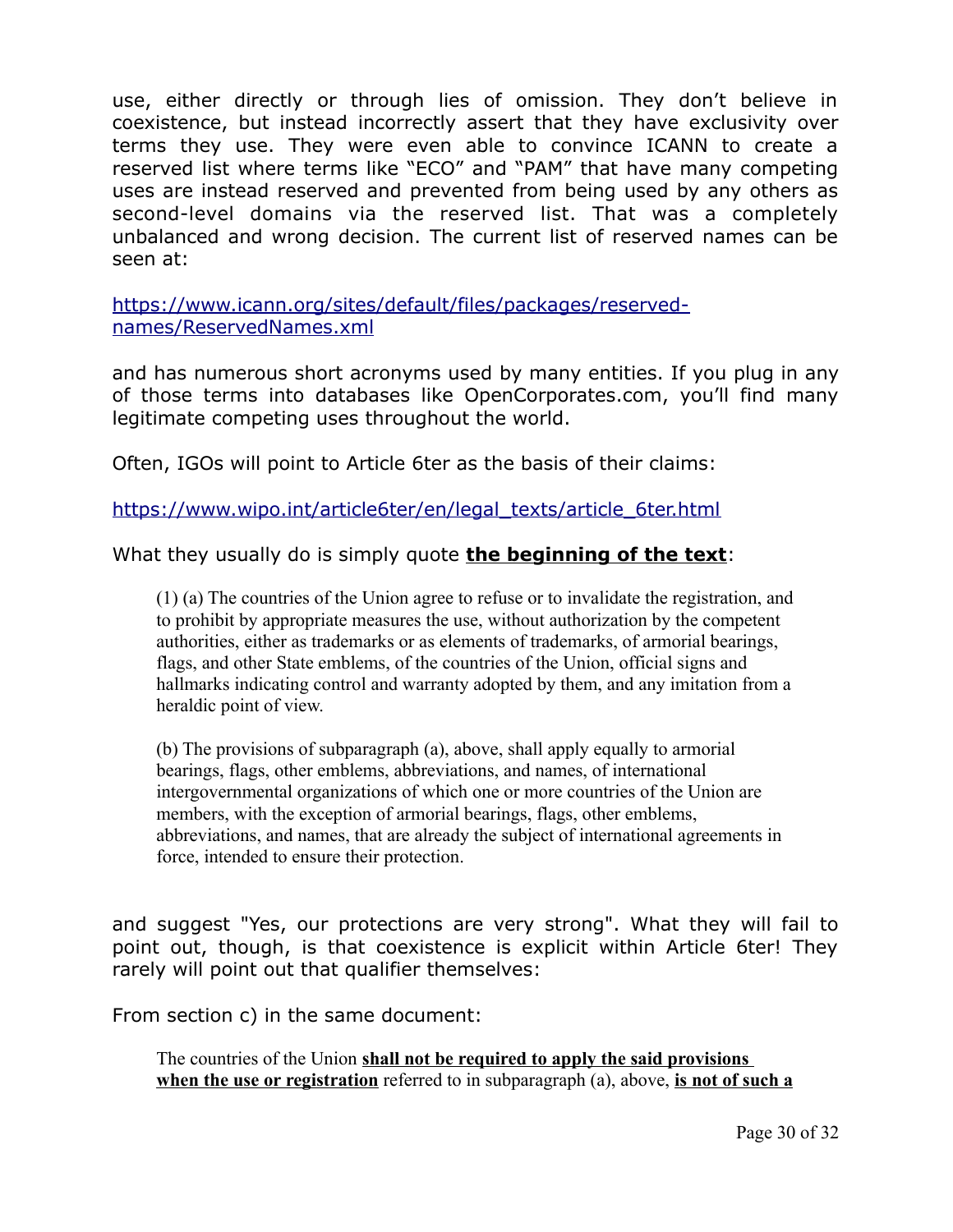**nature as to suggest to the public that a connection exists between the organization concerned** and the armorial bearings, flags, emblems, abbreviations, and names, or **if such use or registration is probably not of such a nature as to mislead the public as to the existence of a connection between the user and the organization**. [emphasis added]

That severely weakens any rights that they claim to have, making them far more ordinary and less "special" than they claim.

This came up in the IGO "Small Group", when Bruce Tonkin (a former member of the ICANN Board) an "amateur" who isn't well versed in the topic compared with members of the IGO PDP who researched the topic for 4 years, made a post suggesting that Australian law had very strong protection for IGOs:

<https://mm.icann.org/pipermail/discussion-igo-rc/2017-May/000166.html>

So this is an example of applicable local law:

International Organisations (Privileges and Immunities) Act 1963

<https://www.legislation.gov.au/Details/C2016C01053>

" Except with the consent in writing of the Minister, a person (including a body corporate) shall not:

 (a) use the name or an abbreviation of the name of an international organisation to which this Act applies in connexion with a trade, business, profession, calling or occupation;"

There is a list of organizations to which the act applies.

**Looks like strong protection at least in Australia.** [emphasis added]

Mr. Beckham of WIPO replied with:

#### <https://mm.icann.org/pipermail/discussion-igo-rc/2017-May/000168.html>

**This squarely underscores what has been put forward inter alia by IGOs and the GAC for some years now** (which was also noted as having broad agreement in concluding the Sunday evening session in Copenhagen), **namely a strong public policy basis** for the limited protection sought for IGO identifiers in furtherance of their global public missions -- of which we are all beneficiaries. [emphasis added]